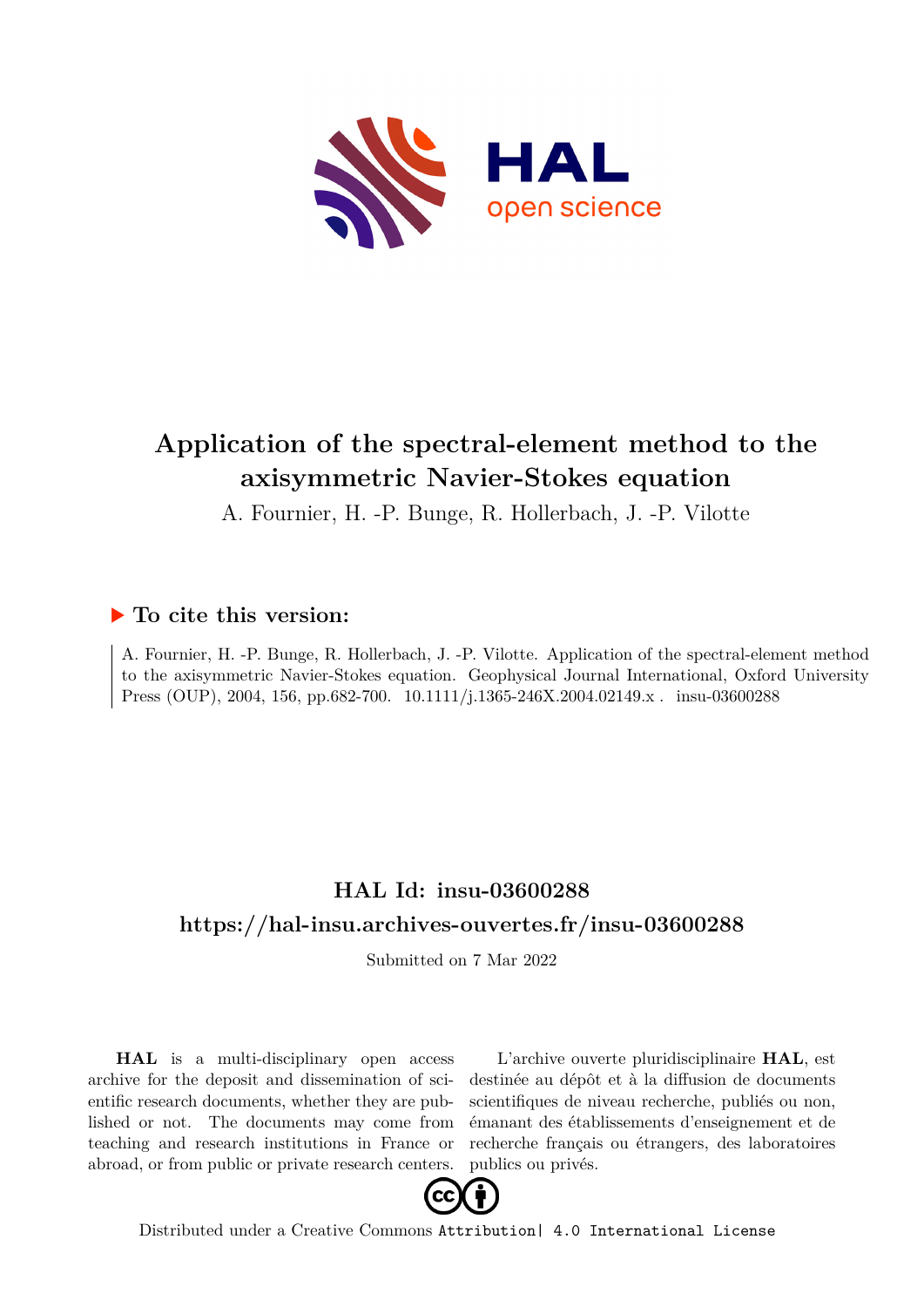# **Application of the spectral-element method to the axisymmetric Navier–Stokes equation**

A. Fournier,  $^{1,3}$  H.-P. Bunge,  $^{1}$  R. Hollerbach<sup>1,2</sup> and J.-P. Vilotte<sup>3</sup>

<sup>1</sup>*Princeton University Department of Geosciences, Princeton, NJ,* 08540, *USA. E-mail: amf2@alumni.princeton.edu* <sup>2</sup>*University of Glasgow, Department of Mathematics, Glasgow* G12 8QW, *UK* <sup>3</sup>*D´epartement de Mod´elisation Physique et Num´erique, IPGP,* 75252 *Paris Cedex 05, France*

Accepted 2003 August 15. Received 2003 July 24; in original form 2002 August 19

# **SUMMARY**

We present an application of the spectral-element method to model axisymmetric flows in rapidly rotating domains. The primitive equations are discretized in space with local tensorized bases of high-order polynomials and in time with a second-order accurate scheme that treats viscous and rotational effects implicitly. We handle the pole problem using a weighted quadrature in elements adjacent to the axis of rotation. The resulting algebraic systems are solved efficiently using preconditioned iterative procedures. We validate our implementation through comparisons with analytic and purely spectral solutions to laminar flows in a spherical shell. This axisymmetric tool is the kernel on which complexity will be added subsequently in the long-term prospect of building a parallel spectral-element based geodynamo model.

**Key words:** geodynamo, rotating flows, spectral-element method.

#### **1 INTRODUCTION**

GJI Tectonics and geodynamics

GJI Tectonics and geodynamics

As the Earth sheds its heat, its interior undergoes large-scale convective motions. Inside its liquid metallic outer core, these motions generate in turn the geomagnetic field, as was originally proposed by Larmor (1919). More than 80 yr after his founding hypothesis it is now widely accepted that thermochemical convection indeed provides enough energy to power the geodynamo (Gubbins & Roberts 1987). Modelling this complex magnetohydrodynamic process is made difficult by the low molecular viscosity of iron under core conditions (Poirier 1988; de Wijs *et al.* 1998). In fact, the ratio of viscous stresses to the Coriolis force in the force balance of the core, measured by the Ekman number *E*, is very small  $(10^{-12}$  at most) resulting in sharp viscous boundary layers (called *Ekman layers*) of a few metres. Thus, we have little hope in the near future of resolving these small length-scales numerically in a computer model of the geodynamo, even if we account for the impressive rise in (parallel) computing power expected in the coming years.

Despite these difficulties great insight into the working of the geodynamo has been gained over the past decade thanks to progress made jointly by laboratory and numerical modellers (Busse 2000). As a matter of fact, Glatzmaier & Roberts (1995) simulated the magnetohydrodynamics of an artificially hyperviscous core and presented the first computer simulation of a geomagnetic field reversal using a 3-D spherical dynamo model. Although far from the appropriate parameter regime, their model produced a magnetic field remarkably similar to the magnetic field of the Earth. This seminal result led subsequently these and other authors (Glatzmaier & Roberts 1996a; Kuang & Bloxham 1997) to investigate a range of geophysical problems related to the dynamics of the Earth's core,

including the differential rotation of the inner core (Glatzmaier & Roberts 1996b), the angular momentum budget of the Earth (Bloxham 1998), the secular variation of the Earth's magnetic field (Bloxham 2000a) and, in a palaeomagnetic perspective, the validity of the geocentric axial dipole hypothesis (Bloxham 2000b).

From a numerical standpoint, current dynamo models are based on spherical harmonics to describe the horizontal dependency of the variables (Glatzmaier 1984; Kuang & Bloxham 1999; Hollerbach 2000). The method is certainly the most natural one to consider when attacking the problem of modelling the circulation of a convecting (or precessing) Boussinesq liquid metal in spherical geometry (see also Tilgner 1999). For instance, the analytic character of spherical harmonics permits one to perform a poloidal–toroidal decomposition both of the magnetic and the velocity fields, thus satisfying exactly the solenoidal requirements upon these vector fields (Glatzmaier 1984). Moreover, their use leads to a weak numerical dispersion, and they achieve an almost uniform resolution of the spherical surface. They also circumvent the pole problem that arises when using spherical  $(r, \theta, \phi)$  coordinates. Unfortunately, the main drawback of spherical harmonics originates from their global definition, which requires a rather expensive pseudospectral calculation of the non-linear terms, and consequently gives rise to a difficult processing on parallel computers. As a result, current dynamo simulations are not performed at Ekman numbers smaller than  $10^{-4}$ (Christensen *et al.* 1999) for simulations that span several magnetic diffusion timescales, unless one uses a controversial hyperviscosity (Zhang & Jones 1997; Grote *et al.* 2000).

Questions remain on the ability of these smooth models to reflect turbulent motions in the Earth's core and to reproduce long-term features of the geomagnetic field, as pointed out by Dormy *et al.*

Downloaded from https://academic.oup.com/gji/article/156/3/682/2002061 by CNRS - ISTO user on 07 March 2022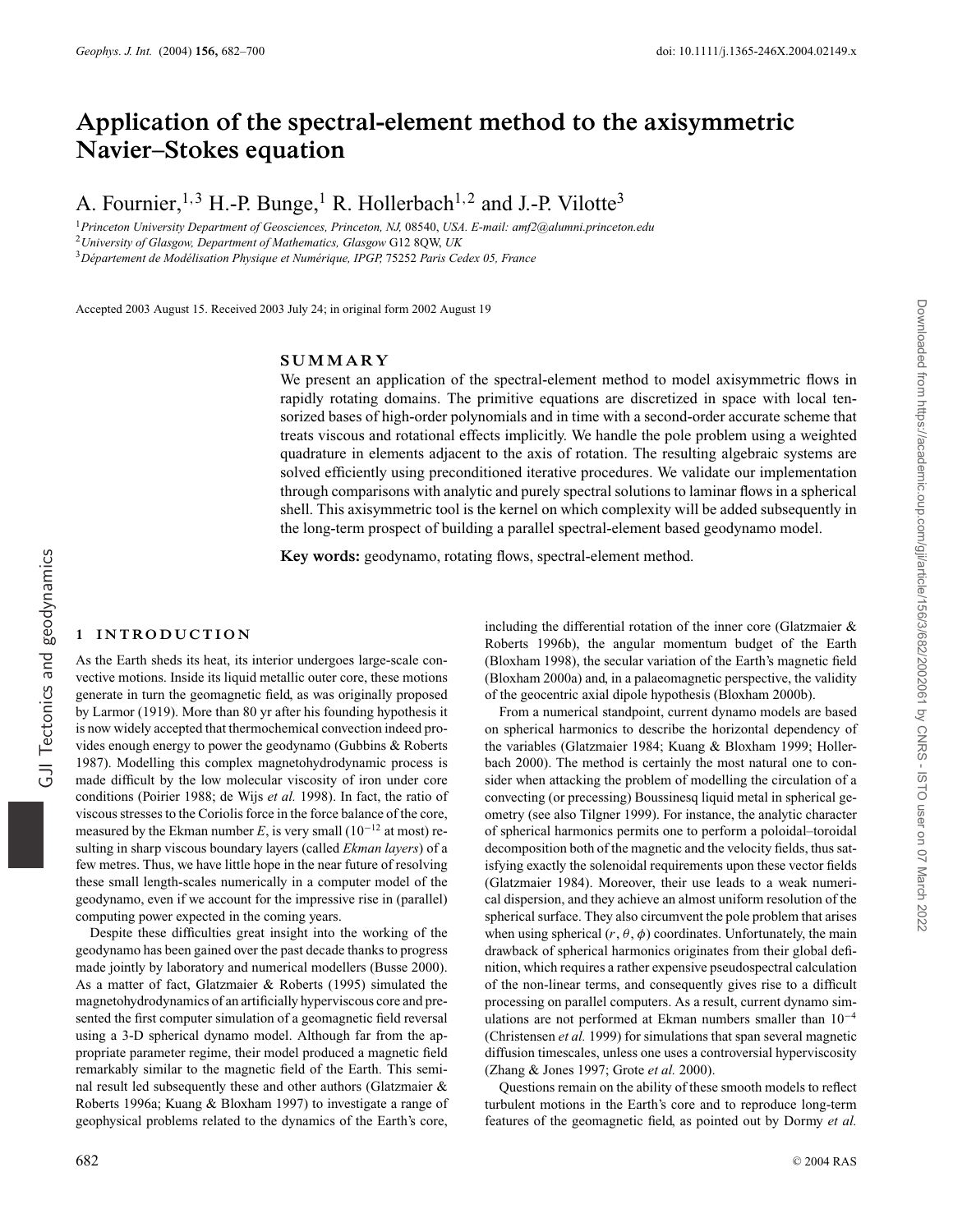(2000). There is hope, however, that if one is able to prescribe a small enough Ekman number, one will reach a parameter regime asymptotically appropriate for the Earth's core. Indeed, from a theoretical standpoint the core has two options as to how to operate its dynamo, commonly referred to as the *weak* and *strong* field regimes (Roberts 1978). The dynamo inside the Earth may fluctuate between these states (Zhang & Gubbins 2000), but looking at computer models of the dynamo we have yet to discover how large rotation has to be before a dynamo has the choice between these two distinct regimes. St. Pierre (1993) found that  $E = O(10^{-5})$  was sufficiently small to obtain a subcritical strong field dynamo in his plane layer study. However, before applying these results to the real Earth one would have to repeat them in spherical geometry, and vary the Ekman number (and other relevant parameters) enough to be able to determine whether or not there are these two distinct regimes. Indeed, that is precisely the ultimate objective of this work. Nevertheless, St. Pierre's results suggest that the  $O(10^{-4})$  Ekman number currently being used may need to be reduced by an order of magnitude before one is even qualitatively in the right regime.

A reduction in Ekman number could be attained by using numerical methods that execute efficiently on modern parallel computers via domain decomposition and explicit message-passing. In fact, domain decomposition methods based on explicit message-passing have already proven to be successful in finite-element models simulating flow inside the Earth's mantle at high convective vigour (Bunge & Baumgardner 1995). Moreover, these methods are well suited to the growing trend of using cost-effective, off-the-shelf PCclusters in geophysical modelling (Bunge & Dalton 2001). Consequently, our long-term effort aims at developing a numerical dynamo model that retains the accuracy and robustness of spectral methods while performing well on modern parallel computers such as clusters of PCs. Our approach is based upon the use of the spectral-element method (SEM), a variational technique that relies on high-order local shape functions (Patera 1984; Bernardi & Maday 1992). The SEM, in fact, combines the geometrical flexibility of the finite-element method with the exponential convergence and weak numerical dispersion of spectral methods (Maday & Patera 1989). In addition, its local character lends itself naturally to domain decompositions, and allows for non-uniform resolution inside the computational domain, i.e. for grid-refinements in localized regions such as the narrow Ekman boundary layers inside the core. Recent geophysical applications of the SEM include ocean-atmosphere modelling (Taylor *et al.* 1997; Levin *et al.* 2000; Giraldo 2001) as well as regional and global seismic wave propagation (Komatitsch & Vilotte 1998; Komatitsch & Tromp 1999; Capdeville *et al.* 2002; Chaljub *et al.* 2003). To our knowledge, however, the SEM has not yet been applied to models of deep Earth flows, neither in the mantle nor in the core.

While Chan *et al.* (2001) already investigated the implementation of a finite-element method to solve the spherical kinematic dynamo problem, we present and validate here the application of the SEM to the Navier–Stokes equation in an axisymmetric, non-magnetic context. This axisymmetric case can readily be generalized to fully 3-D applications by coupling the SEM in the meridional plane with a Fourier expansion in the longitudinal direction. In this so-called Fourier–spectral-element approach (Bernardi *et al.* 1999), the 3- D problem is broken into a collection of meridional subproblems, which in turn may be parallelized into a number of spatial subdomains. We use cylindrical  $(s, \phi, z)$  coordinates and solve for primitive variables. We thus do not rely on the expansion of the velocity in terms of a poloidal and a toroidal field: a poloidal–toroidal decomposition generates high-order differential operators which can in turn lead to a substantial numerical dispersion. We therefore show

explicitly in this paper how the divergence-free requirement on the velocity field is satisfied with our method. We show furthermore, how we handle the singularities at the axis of rotation by using a weighted Gauss–Lobatto quadrature (Bernardi *et al.* 1999).

The outline of this paper is as follows: Section 2 recalls the system of equations of interest, and its detailed variational treatment is presented in Section 3. We then describe the spatial and temporal discretizations of the variational problem in Sections 4 and 5. The validation of the implementation proceeds by comparing SEM results with analytical solutions for steady and unsteady Stokes problems (Section 6) and with published spectral solutions in a rapidly rotating context (Section 7). The SEM is shown in all cases to exhibit the spectral convergence properties of standard spectral methods and to provide numerical accuracy of better than one per mil relative to the reference solution. A concluding discussion follows in Section 8.

# **2 GOVERNING EQUATIONS**

Ω

Γ

As illustrated in Fig. 1, we are interested in describing the axisymmetric motion of an incompressible Newtonian fluid filling an axisymmetric container of arbitrary meridional shape  $\Omega$ . The revolution of  $\Omega$  around the axis of symmetry  $\Gamma$  gives rise to the full 3-D domain  $\Omega$ . We assume that the rotation rate  $\omega$  is constant and that the rotation vector  $\omega$  is parallel to  $\Gamma$ . The unit vector along this axis is denoted by  $\hat{z}$ . Under these conditions, the flow of the fluid is governed by the following non-dimensional equations (e.g. Gubbins & Roberts 1987):

$$
\partial_t \mathbf{u} + 2\hat{\mathbf{z}} \times \mathbf{u} = -\nabla p + E\Delta \mathbf{u} + \mathbf{f} \text{ in } \Omega,
$$
 (1a)

$$
\nabla \cdot \mathbf{u} = 0 \text{ in } \Omega,
$$
 (1b)

дΩ



Ω

 $\partial \Omega$ 

Г

Ω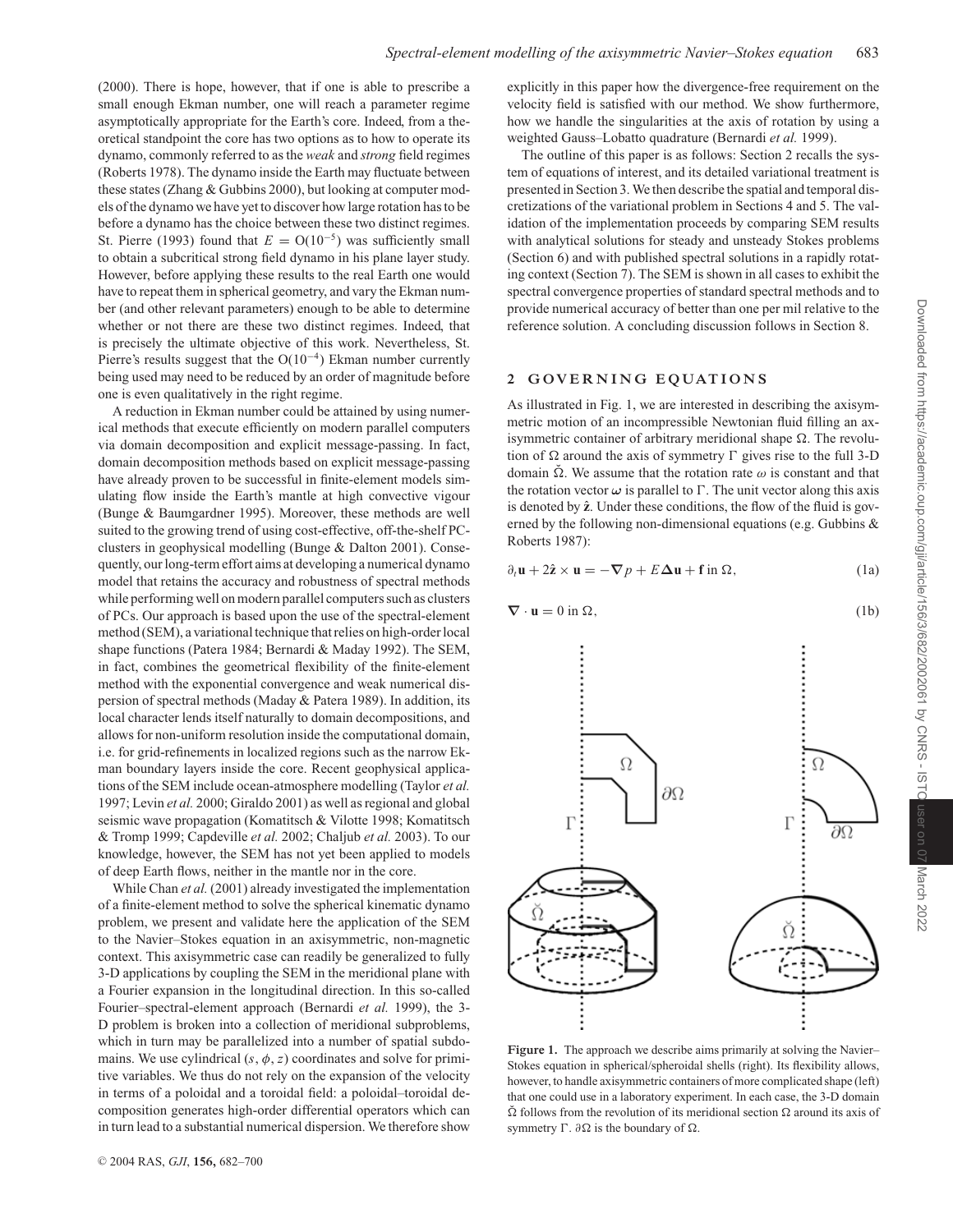where **u** is the velocity of the fluid, *p* is its pressure augmented of the centrifugal acceleration, and **f** denotes the body forces which include potentially the non-linear interactions. The actual treatment of the non-linearities is beyond the scope of the present paper. However, let us mention that they may be dealt with in an explicit fashion, by absorbing them into **f**. The relative importance of viscous to rotational effects is measured by the non-dimensional Ekman number:

$$
E = \frac{v}{\omega L^2},\tag{2}
$$

in which ν represents the kinematic viscosity of the fluid and *L* the depth of the container. For problem (1) to be well-posed, we specify boundary conditions  $\mathbf{u}_b(t)$  on the domain boundary ∂ $\Omega$  (which does not include the intersection of  $\Omega$  with  $\Gamma$ ), and conditions on the initial state  $\mathbf{u}_0(\mathbf{x})$ .

#### **3 VARIATIONAL FORMULATION**

The spectral-element method, such as the standard finite-element method, relies on the variational formulation of the equations of interest. At any time  $t \in [0, T]$ , we consider the velocity and pressure field that we denote by  $\mathbf{u}_t(\mathbf{x}) = \mathbf{u}(\mathbf{x}, t)$  and  $p_t(\mathbf{x}) = p(\mathbf{x}, t)$ . Using cylindrical coordinates  $(s, \phi, z)$ , the three vector components of  $\mathbf{u}_t$ will subsequently be indicated by  $(u_{t,s}, u_{t,\phi}, u_{t,z})$ . The variational formulation of problem (1) is obtained by multiplying eqs (1a) and (1b) with appropriate trial functions and integrating the resulting system over the domain  $\Omega$ . An elementary volume of integration  $d\Omega$  is a torus, obtained by the revolution of a rectangular meridional section of area  $dsdz$  around  $\Gamma$  (see Fig. 1). It is thus given by

$$
d\Omega = 2\pi s \, ds \, dz. \tag{3}
$$

Following Bernardi *et al.* (1999), we define the space of square integrable functions  $L_1^2(\Omega)$ 

$$
L_1^2(\Omega) = \left\{ w : \Omega \to \mathbb{R}, \|w\| = \left( \int_{\Omega} w^2 \, d\Omega \right)^{1/2} < \infty \right\}. \tag{4}
$$

We associate the inner product  $(\cdot, \cdot)_1$ 

$$
\forall (f,g) \in L_1^2(\Omega) \times L_1^2(\Omega), \quad (f,g)_1 = \int_{\Omega} fg \, d\Omega. \tag{5}
$$

We also introduce the 2-D weighted Sobolev space  $H_1^1(\Omega)$  as the subspace of  $L_1^2(\Omega)$  containing those functions whose first partial derivatives are also square integrable

$$
H_1^1(\Omega) = \left\{ w \in L_1^2(\Omega), \partial_s w \in L_1^2(\Omega), \partial_z w \in L_1^2(\Omega) \right\}.
$$
 (6)

To account for boundary conditions, it is necessary to define the subspace of functions in  $H_1^1(\Omega)$  which vanish on  $\partial\Omega$ 

$$
H_{1\circ}^1(\Omega) = \{ w \in H_1^1(\Omega), w = 0 \text{ on } \partial \Omega \}.
$$
 (7)

In the axisymmetric case considered here, the three components of the velocity  $(u_{t,s}, u_{t,\phi}, u_{t,z})$  have to satisfy different conditions on the axis  $\Gamma$ . Indeed,  $u_{t,s}$  and  $u_{t,\phi}$  must vanish on  $\Gamma$  whereas  $u_{t,z}$  must satisfy the symmetry condition  $\partial_s u_{t,z} = 0$ .

$$
u_{t,s} = u_{t,\phi} = 0, \text{ on } \Gamma,
$$
\n(8a)

$$
\partial_s u_{t,z} = 0, \text{ on } \Gamma. \tag{8b}
$$

The latter condition is a so-called natural condition, and is automatically satisfied by the solution of the associated variational problem. However, the nullity condition on  $u_{t,s}$  and  $u_{t,\phi}$ , which is of the essential kind, has to be enforced and requires the introduction of  $V_1^1(\Omega)$ :

$$
V_1^1(\Omega) = \{ w \in H_1^1(\Omega), w = 0 \text{ on } \Gamma \}. \tag{9}
$$

Again, the imposition of the boundary conditions on  $\partial \Omega$  requires us to define  $V^1_{1\diamond}(\Omega)$  as

$$
V_{1\diamond}^1(\Omega) = \left\{ w \in V_1^1(\Omega), w = 0 \text{ on } \partial \Omega \right\}.
$$
 (10)

We can now define the space of admissible velocities at any given time *t*

$$
\mathbf{H}^{1}(\Omega) = V_{1}^{1}(\Omega) \times V_{1}^{1}(\Omega) \times H_{1}^{1}(\Omega), \tag{11}
$$

and the space of velocity trial functions

$$
\mathbf{H}_{\diamond}^{1}(\Omega) = V_{1\diamond}^{1}(\Omega) \times V_{1\diamond}^{1}(\Omega) \times H_{1\diamond}^{1}(\Omega).
$$
 (12)

These two spaces, therefore, differ only in that the trial functions have to vanish where the value of the velocity is imposed. As no boundary condition is prescribed on the pressure field, the space of pressure trial functions is the same as the space of pressure basis functions, and consists simply of the space of square integrable functions defined over  $\Omega$ . This collection of spaces now enables us to recast problem (1) in its equivalent variational form:

For any time *t* in [0, *T*] find  $(\mathbf{u}_t, p_t)$  in  $\mathbf{H}^1(\Omega) \times L^2(\Omega)$  with  $\mathbf{u}_t$  –  $\mathbf{u}_b(t)$  in  $\mathbf{H}^1_{\diamond}(\Omega)$ , such that:

$$
\forall \mathbf{v} \in \mathbf{H}^{1}_{\diamond}(\Omega), \quad (\partial_{t}\mathbf{u}_{t}, \mathbf{v})_{1} + (2\hat{\mathbf{z}} \times \mathbf{u}_{t}, \mathbf{v})_{1} + \mathbf{E}\mathbf{a}(\mathbf{u}_{t}, \mathbf{v}) - d(\mathbf{v}, \mathbf{p}_{t}) = (\mathbf{f}, \mathbf{v})_{1}, \tag{13a}
$$

$$
\forall q \in L_1^2(\Omega), \quad d(\mathbf{u}_t, q) = 0. \tag{13b}
$$

This problem is a standard saddle-point problem, where eq. (13a) has to be solved for a velocity that satisfies the divergence-free constraint (13b). The pressure field is the Lagrange multiplier associated with this constraint. Here we have introduced the bilinear form *a*, which is the variational equivalent of the Laplacian:

$$
a(\mathbf{u}, \mathbf{v}) = a_0(u_s, v_s) + a_0(u_{\phi}, v_{\phi}) + a_0(u_z, v_z) + \int_{\Omega} \frac{1}{s^2} (u_s v_s + u_{\phi} v_{\phi}) d\Omega,
$$
 (14)

in which

$$
a_0(f,g) = \int_{\Omega} (\partial_s f \partial_s g + \partial_z f \partial_z g) d\Omega.
$$
 (15)

The divergence/gradient form *d* is given by

$$
d(\mathbf{v}, \mathbf{q}) = \int_{\Omega} \mathbf{q} \left( \partial_s \mathbf{v}_s + \frac{\mathbf{v}_s}{\mathbf{s}} + \partial_z \mathbf{v}_z \right) \mathbf{d}\Omega.
$$
 (16)

Note that both of these forms appear in the variational momentum eq. (13a) after an integration by parts, and that the pressure does not have to be continuous on  $\Omega$ . Importantly, it can be shown (Bernardi & Maday 1992) that the existence of a unique solution to the saddlepoint problem (13) is guaranteed, if a so-called compatibility condition between the velocity and pressure spaces is respected. We will return to this point in more detail in the following section.

# **4 SPECTRAL-ELEMENT METHODOLOGY**

In this section, we describe how the weak formulation (13) of the original problem (1) is discretized in space using the spectralelement method. We want to restrict  $\mathbf{u}_t$  and  $p_t$  in (13) to finitedimensional spaces  $X_h$  and  $Y_h$ , respectively and denote their discretized version by  $\mathbf{u}_{t,h}$  and  $p_{t,h}$ . As illustrated in the top row of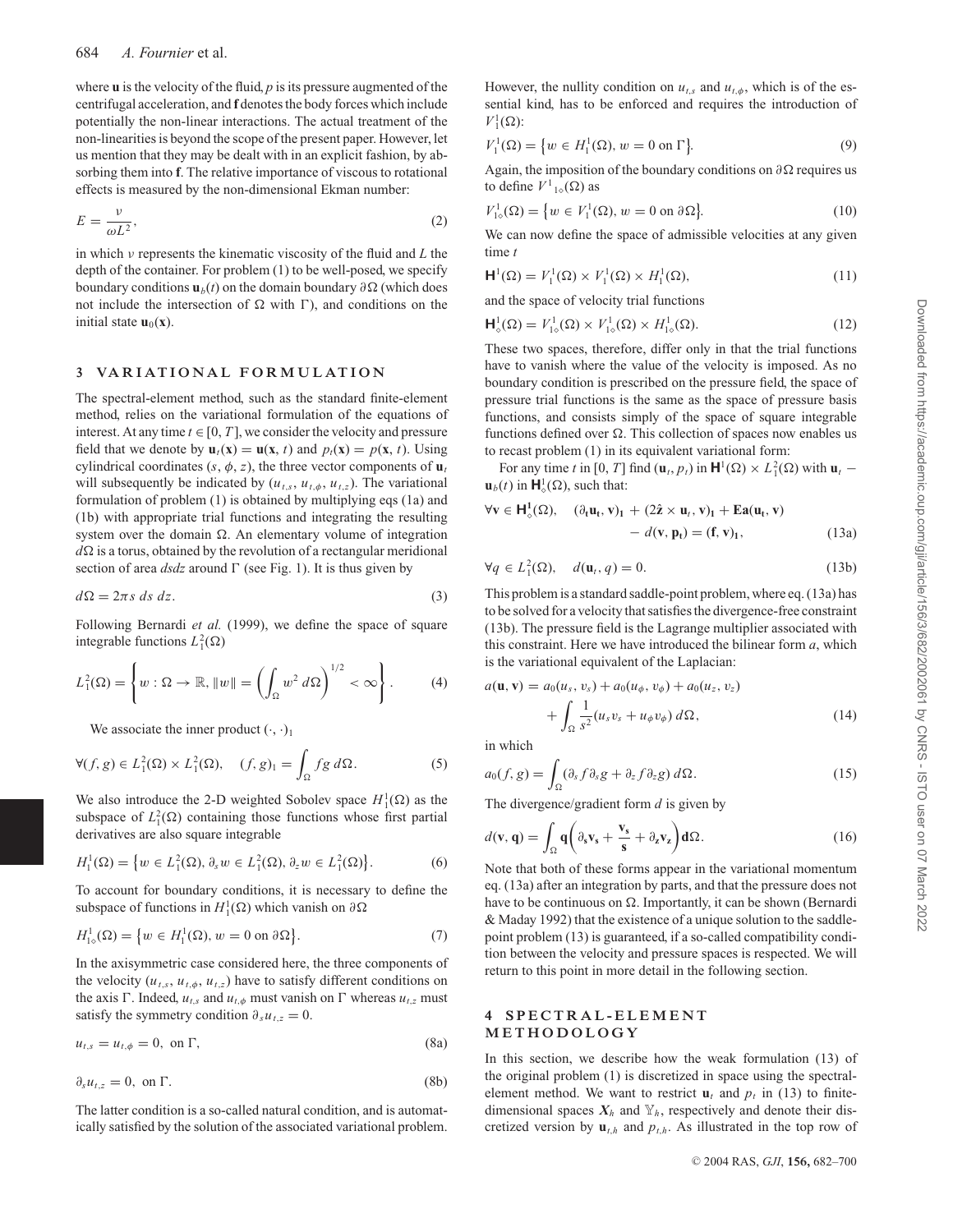

**Figure 2.** Top, the domain  $\Omega$  is broken into a collection of *n<sub>e</sub>* non-overlapping spectral elements  $\Omega^e$ . Each  $\Omega^e$  is the image of the reference square  $\Lambda^2 = [-1, 1]$ 1]<sup>2</sup> under an invertible local mapping  $\mathcal{F}^e$ . For spatially complex  $\Omega$  (a),  $\mathcal{F}^e$  is a subparametric transformation, otherwise  $\mathcal{F}^e$  is analytical (b). Middle, when  $\Omega^e$ is not adjacent to the axis, its local shape functions for velocity and pressure are defined by the tensor product of the Lagrangian interpolants (LI) defined over the family of Gauss–Lobatto Legendre points of order *N*. (c) The 11 velocity LI defined by the GLL points of order 10. (d) The 9 Pressure LI defined by the interior GLL points of order 10. Bottom, when  $\Omega^e$  is adjacent to the axis, the discretized velocity must exhibit the proper behaviour when approaching the axis. A weighted quadrature is thus used which incorporates the cylindrical radius in its weight, and has one velocity point strictly on the axis. (e) The 11 velocity LI defined by the weighted GLL points of order 10. Notice the resulting asymmetry in the shape functions in contrast to (c). (f) The 9 pressure LI defined by the interior weighted GLL points of order 10.

Fig. 2, we define these spaces by decomposing the global domain  $\Omega$  into a collection of  $n_e$  non-overlapping elements  $\Omega^e$ , such that

$$
\overline{\Omega} = \bigcup_{e=1}^{n_e} \overline{\Omega^e}.
$$
\n(17)

Here, each  $\Omega^e$  is the image of a reference square  $\Lambda^2 = [-1, +1]^2$ under a local invertible mapping  $\mathcal{F}^e$  :  $(\xi, \eta) \in \Lambda^2 \Rightarrow (s, z) \in \Omega^e$ with a well-defined inverse. Dealing with a deformed quadrangle enables us to perform a separation of variables  $(\xi, \eta)$  and therefore to use a tensorized basis. Figs 2(a) and (b) illustrate the two options we have in practice to implement this mapping. When the shape of the domain  $\Omega$  is complex (see Fig. 2a), we use a so-called subparametric mapping (Hughes 1987; Reddy 1993), where the transformation is parametrized by the datum of the images of control points in  $\Lambda^2$ . When  $\Omega$  is simple (e.g. when it is the meridional section of a spheroid, see Fig. 2b), an analytic expression for  $\mathcal{F}^e$  is preferred.

In each element, velocity and pressure are approximated locally via a tensorized basis of high-order polynomials (shown in the middle and the bottom panels of Fig. 2), hence the terminology of *spectral elements* introduced by Patera (1984). To avoid spurious pressure modes, Bernardi & Maday (1988) suggest taking

$$
X_h = \mathsf{H}^1(\Omega) \cap P_{N,n_e},\tag{18}
$$

$$
\mathbb{Y}_h = L_1^2(\Omega) \cap \mathbb{P}_{N-2,n_e},\tag{19}
$$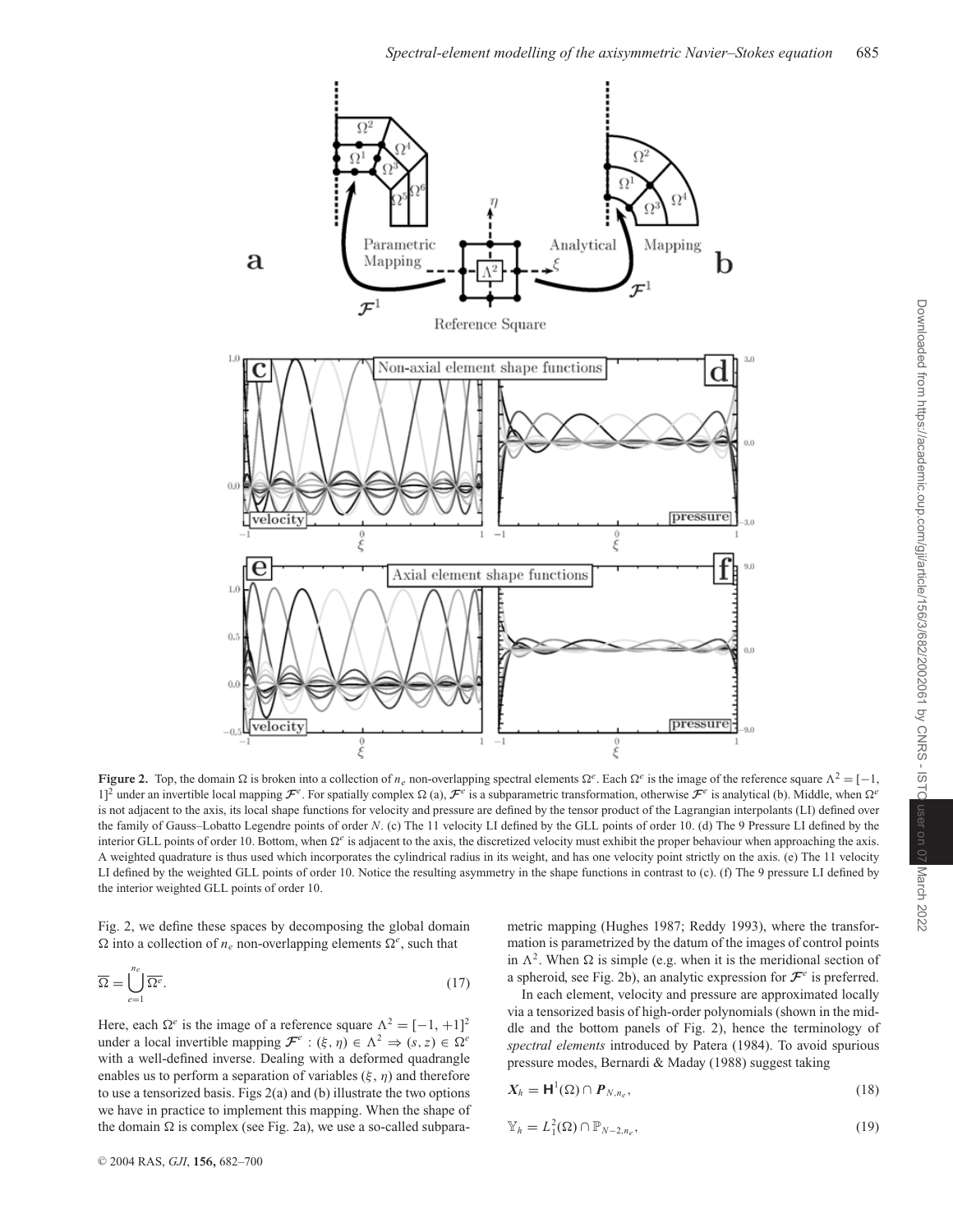where

$$
\mathbb{P}_{N,n_e} = \{ w[\mathcal{F}^e(\xi,\eta)] \mid_{\Omega^e} \in P_N(\xi) \times P_N(\eta), e = 1, n_e \}
$$
 (20)  
and

$$
\boldsymbol{P}_{N,n_e} = \mathbb{P}_{N,n_e} \times \mathbb{P}_{N,n_e} \times \mathbb{P}_{N,n_e}.
$$
 (21)

Here,  $P_N$  is the space of those polynomials defined over  $[-1, 1]$ of degree less or equal to *N*. In other words, each component of the restriction of the velocity in a given element  $\Omega^e$  is described in terms of the tensor product of polynomials of order *N* along the ξ and η directions. Definition (18) also requires the velocity to be continuous at the boundary between two elements. For the pressure field, instead, the order of the polynomials is set to  $N-2$ , and definition (19) does not require pressure to be continuous at the elements boundaries. It can been shown, as in Bernardi & Maday (1992), that the lower degree used to discretize pressure in this socalled  $P_N - P_{N-2}$  approach provides a unique discrete solution  $(\mathbf{u}_{t,h}, p_{t,h})$  to the problem of interest. Similarly, the discrete space of velocity trial functions is defined as

$$
X_{\diamond,h} = \mathsf{H}^1_{\diamond}(\Omega) \cap P_{N,n_e}.\tag{22}
$$

We now describe in detail the exact nature of the polynomials. The basis for  $P_N$  is related to the Gauss-type quadrature formula used to evaluate the integrals which appear in the variational formulation (13). Such integrals can be broken into a sum of elemental integrals, i.e. one can write

$$
\int_{\Omega} f \, d\Omega = \sum_{e=1}^{n_e} \int_{\Omega^e} f \, d\Omega^e. \tag{23}
$$

As we use cylindrical coordinates, elements adjacent to the axis of symmetry  $\Gamma$  (which we will hereafter refer to as axial elements) have to be distinguished from elements away from the axis. We group the  $n_{\Gamma}$  axial elements in  $\Omega_{\Gamma}$  such that

$$
\overline{\Omega_{\Gamma}} = \bigcup_{e=1}^{n_{\Gamma}} \overline{\Omega^{e}},\tag{24}
$$

whereas the non-axial elements are grouped into

$$
\Omega_{\emptyset}, \overline{\Omega_{\emptyset}} = \overline{\Omega} \setminus \overline{\Omega_{\Gamma}} = \bigcup_{e=n_{\Gamma}+1}^{n_e} \overline{\Omega^e}.
$$
 (25)

When  $\Omega^e$  is not axial (such as elements  $\Omega^3$ ,  $\Omega^4$ ,  $\Omega^5$ ,  $\Omega^6$  in Fig. 2a, or elements  $\Omega^3$ ,  $\Omega^4$  in Fig. 2b),  $P_N$  is spanned by the set of Lagrangian interpolants  $h_i^N$ ,  $i \in \{0, ..., N\}$  defined by the  $N + 1$ Gauss–Lobatto Legendre (GLL) points  $\xi_i^N$ ,  $i \in \{0, ..., N\}$  on [ −1, 1]. Fig. 2(c) displays this family of polynomials for *N* = 10. For the pressure, the basis for  $P_{N-2}$  is the set of Lagrangian interpolants  $h_i^{N-2}$  defined on the interior GLL nodes  $\xi_i^N$ ,  $i \in \{1, ..., N\}$ − 1} (see Fig. 2d). We are now in a position to define the quadrature rule over the non-axial elements

$$
\forall \Omega^e \in \Omega_{\emptyset}, \int_{\Omega^e} f \, d\Omega^e \approx \sum_{i,j=0}^N \rho_i \rho_j s f[\mathcal{F}^e(\xi_{ij})]|\mathcal{J}^e|(\xi_{ij}),\tag{26}
$$

where the  $\rho_i$ ,  $i \in \{0, ..., N\}$  are the quadrature weights associated with the Gauss–Lobatto formula of order *N*,  $\xi_{ij} = (\xi_i^N, \xi_j^N)$ , and  $|\mathcal{J}^e|$  stands for the Jacobian of the mapping  $\mathcal{F}^e$ .

When  $\Omega^e$  is in contact with the axis of symmetry (elements  $\Omega^1$ and  $\Omega^2$  in Figs 2a and b), a different quadrature must be used to perform the integration in the ξ -direction. Indeed, the presence of an *s* factor in the elementary volume  $d\Omega^e$  would lead to an undetermined system of the form ' $0 = 0$ ', if integrals were to be evaluated on collocation points located on  $\Gamma$  (Gerritsma & Phillips 2000). This and the enforcement of the essential boundary conditions (8a) on  $\Gamma$  favours the use of a weighted Gauss–Lobatto quadrature, which incorporates the cylindrical radius in its weight. We denote by  $\zeta_i^N$ ,  $i \in \{0, \ldots, N\}$  and  $\sigma_i, i \in \{0, \ldots, N\}$ , respectively, the nodes and weights associated with this new quadrature. For any polynomial  $\Phi$ in  $P_{2N-1}(\Lambda)$ , we then have

$$
\int_{\Lambda} \Phi(\xi)(1+\xi) d\xi = \sum_{i=0}^{N} \sigma_i \Phi(\zeta_i^N). \tag{27}
$$

In the  $\xi$ -direction, a basis for  $P_N$  is thus the set of Lagrangian interpolants  $l_i^N$ ,  $i \in \{0, ..., N\}$  defined by the  $\zeta_i^N$ ,  $i \in \{0, ...,$ *N*}, and a basis for  $P_{N-2}$  is the set of Lagrangian interpolants  $l_i^{N-2}$ defined by the  $\zeta_i^N$ ,  $i \in \{1, \dots, N-1\}$ . We show these two bases in Figs 2(e) and (f), respectively, for a polynomial order  $N = 10$ . In the  $\eta$  direction, for which no underdetermination is expected, we retain the quadrature rule and the related basis that we defined previously for non-axial elements. In summary, the following integration rule applies for elements adjacent to  $\Gamma$ 

$$
\forall \Omega^e \in \Omega_{\Gamma}, \int_{\Omega^e} f \, d\Omega^e \approx \sum_{i,j=0}^N \sigma_i \rho_j \frac{s(\zeta_{ij})}{1+\zeta_i^N} f[\mathcal{F}^e(\zeta_{ij}])|\mathcal{J}^e|(\zeta_{ij})\hat{\chi}^{28}\hat{\chi}^{28}
$$

where  $\zeta_{ij} = (\zeta_i^N, \xi_j^N)$ . The apparent singularity involving the term  $s(\zeta_i^N, \xi_j^N)/(1 + \zeta_i^N)$  when  $\zeta_i^N = -1$ , or, equivalently, when  $s = 0$  is easily removed by the application of L'Hospital's rule. Further details concerning the quadrature formulae can be found in Appendix A, or to a greater extent in (Bernardi *et al.* 1999 chapters IV and VI). Note that in any situation, the basis for the velocity is continuous across subdomain boundaries, while the basis for the pressure is not.

The discrete velocity field is given by

$$
\mathbf{u}_{t,h}[\mathbf{x}(\xi,\,\eta)] = \sum_{e=1}^{n_{\Gamma}} \sum_{i,j=0}^{N} \left( u_{t,s}^{eij}, u_{t,\phi}^{eij}, u_{t,z}^{eij} \right) l_{i}^{N}(\xi) h_{j}^{N}(\eta) + \sum_{e=n_{\Gamma}+1}^{n_{e}} \sum_{i,j=0}^{N} \left( u_{t,s}^{eij}, u_{t,\phi}^{eij}, u_{t,z}^{eij} \right) h_{i}^{N}(\xi) h_{j}^{N}(\eta). \tag{29}
$$

Here, the  $(u_{t,s}^{\text{eij}}, u_{t,\phi}^{\text{eij}}, u_{t,z}^{\text{eij}})$  are the nodal velocities at the collocation points in the *e*th element and  $\mathbf{x} = (s, z)$  is the meridional position vector. Likewise, the discrete pressure reads:

$$
p_{t,h}[\mathbf{x}(\xi,\eta)] = \sum_{e=1}^{n} \sum_{i,j=1}^{N-1} p_t^{eij} l_i^{N-2}(\xi) h_j^{N-2}(\eta) + \sum_{e=n}^{n} \sum_{i,j=1}^{n} p_t^{eij} h_i^{N-2}(\xi) h_j^{N-2}(\eta).
$$
 (30)

In the remainder of this paper,  $u_t = (u_{t,s}, u_{t,\phi}, u_{t,z})$  will be the vector of velocity unknowns, and  $p_t$  the vector of pressure unknowns. Fig. 3 displays a simple spherical mesh showing the collocation points associated with velocity and pressure.

The spatial discretization of problem (13) proceeds by specifying the trial functions. We follow a classical Galerkin approach, and build  $X_{\diamond,h}$  and  $Y_h$  with the nodal shape functions associated with the velocity and pressure degrees of freedom, respectively. This leads to the semi-discrete version of problem (13):

Find at any time  $t \in [0, T]$  the solution  $(\mathbf{u}_t, \mathbf{p}_t)$  of

$$
\mathbf{M}\partial_t \mathbf{u}_t + \mathbf{C}\mathbf{u}_t + E\mathbf{K}\mathbf{u}_t - \mathbf{D}^T \mathbf{p}_t = \mathbf{M}\mathbf{f}_t, \tag{31a}
$$

$$
-\mathbf{D}\mathbf{u}_t = 0. \tag{31b}
$$

In this system, **M** is the diagonal mass matrix, **C** is the Coriolis antisymmetric matrix, **K** is the stiffness matrix, and  $D/D<sup>T</sup>$  denotes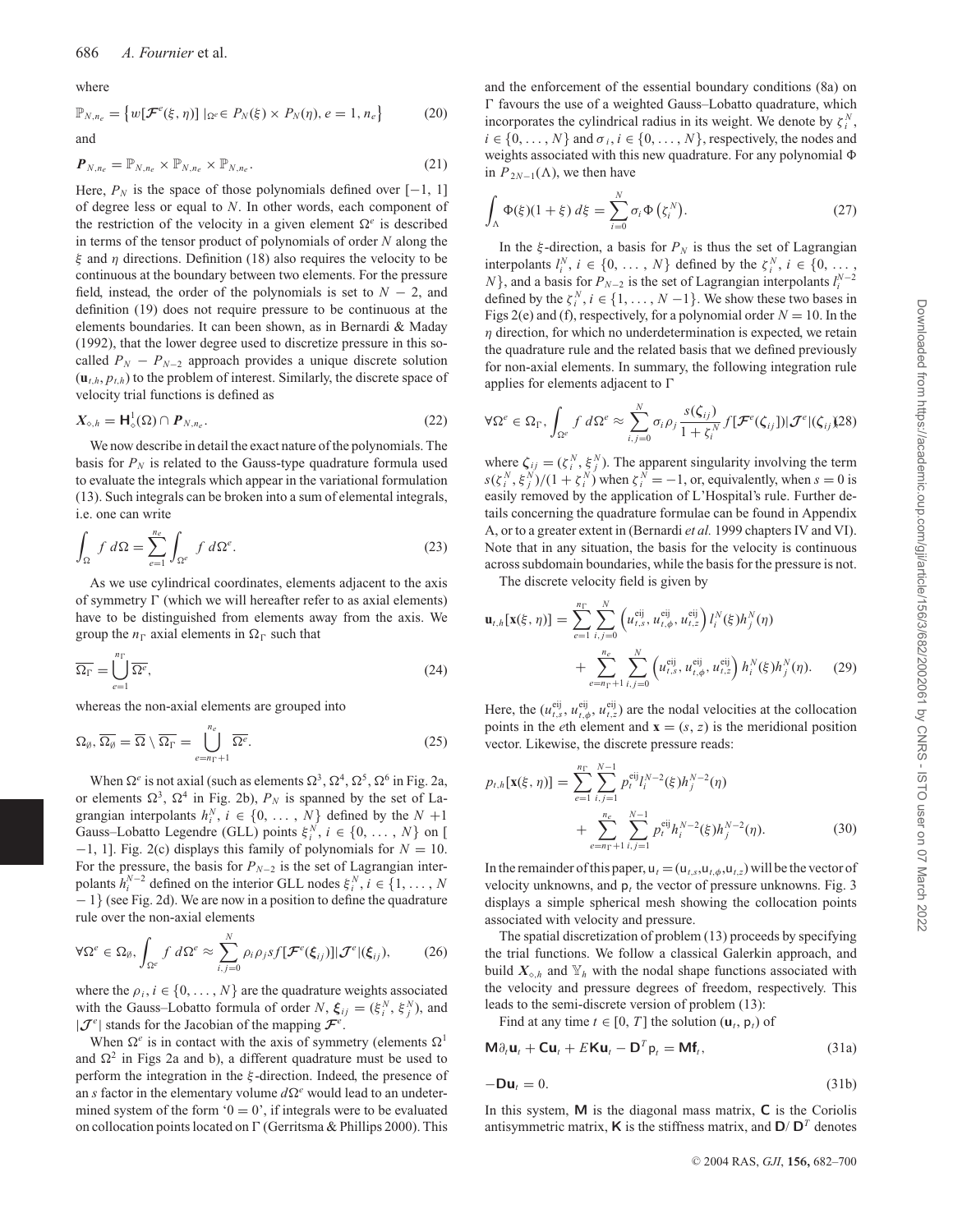

**Figure 3.** SEM mesh for spherical shell geometry with  $n_e = 4$  spectral elements of order  $N = 4$  used for analytic and numerical benchmarks (see the text). Velocity and pressure nodes are represented by black triangles and white circles, respectively. Axial elements  $\Omega^1$  and  $\Omega^2$  resort to a weighted Gauss–Lobatto quadrature (see the text) resulting in a different spacing of nodes in latitude relative to non-axial elements  $\Omega^3$  and  $\Omega^4$ , the nodes of which are the images of the standard GLL points.

the divergence/gradient matrix. On the right-hand side,  $f_t$  denotes the forcing vector. An extensive derivation of system (31), together with a detailed description of the various matrices is given in Appendix B. It is worthwhile to mention that these matrices are not stored, except for the diagonal mass matrix. Instead, because of the tensorized formulation, the result of their actions on nodal vectors is directly computed and assembled. Storing the stiffness matrix and applying it to a nodal field would require  $O(n_eN^4)$  operations. Instead, the resulting field can be computed in  $O(n_eN^3)$  operations, along with a significant reduction in memory requirements.

#### **5 TIME DISCRETIZATION**

Having presented the spatial discretization of  $(13)$ , we are now ready to specify how time marches on. We break the interval [0, *T*] into segments of equal length  $\Delta t$ , and denote by  $\mathbf{u}_n$  and  $\mathbf{p}_n$  the value of  $\mathbf{u}_t$ and  $p_t$  at  $t = t_n = n \Delta t$ . The time derivative in (31a) is approximated via a second-order backward differentiation formula (BDF2):

$$
\partial_t \mathbf{u}_n = \frac{3\mathbf{u}_n - 4\mathbf{u}_{n-1} + \mathbf{u}_{n-2}}{2\Delta t}.
$$
 (32)

At each time step  $t_n$ , we have to solve a modified Stokes problem of the form:

$$
Hu_n - D^T p_n = Mt_n,
$$
\n(33a)

$$
-\mathbf{D}\mathbf{u}_n = 0,\tag{33b}
$$

in which:

$$
\mathbf{H} = \frac{3}{2\Delta t} \mathbf{M} + \mathbf{C} + E \mathbf{K}
$$
 (34)

is a Helmholtz operator modified by the addition of the effects due to rotation, and  $\mathbf{t}_n = \mathbf{f}_n + (4\mathbf{u}_{n-1} - \mathbf{u}_{n-2})/(2\Delta t)$ .

Our strategy to invert the coupled system (33) follows a so-called Operator Integrated Factor (OIF) splitting scheme, originally introduced by Maday *et al.* (1990). This is a modified version of the more standard Uzawa algorithm (Arrow *et al.* 1958), which we describe briefly here. Problem (33) is the discrete version of the original saddle-point problem (13). In order to apply an Uzawa method, one would split (33) and solve first for the pressure field  $p_n$ . Indeed, multiplying (33a) by **DH**<sup>−</sup><sup>1</sup> and using the discrete incompressibility condition (33b) leads to the following elliptic system:

$$
\mathbf{DH}^{-1}\mathbf{D}^T\mathbf{p}_n = -\mathbf{DH}^{-1}\mathbf{Mt}_n.
$$
 (35)

Once  $p_n$  is known, it can be used in (33a) to compute the velocity field  $\mathbf{u}_n$ . Note, however, that the size of problem (35) precludes a direct solution, and that each iteration would require that one inverts **H** (iteratively as well), resulting in an expensive procedure. The scheme proposed by Maday *et al.* (1990) overcomes this problem by relying on the fact that the SEM mass matrix is diagonal, and therefore straightforward to invert. Following Couzy (1995), we write (33) in the equivalent matrix form

$$
\begin{bmatrix} \mathbf{H} & -\mathbf{D}^T \\ -\mathbf{D} & 0 \end{bmatrix} \begin{bmatrix} \mathbf{u}_n \\ \mathbf{p}_n \end{bmatrix} = \begin{bmatrix} \mathbf{M} \mathbf{t}_n \\ 0 \end{bmatrix}
$$
 (36)

and introduce the auxiliary matrix **Q** to rewrite the Stokes system in the following way:

$$
\begin{bmatrix} \mathbf{H} & -\mathbf{HQD}^T \\ -\mathbf{D} & 0 \end{bmatrix} \begin{bmatrix} \mathbf{u}_n \\ \delta \mathbf{p} \end{bmatrix} = \begin{bmatrix} \mathbf{Mt}_n + \mathbf{D}^T \mathbf{p}_{n-1} \\ 0 \end{bmatrix} + \begin{bmatrix} \mathbf{r} \\ 0 \end{bmatrix},
$$
(37)

where  $\delta p = p_n - p_{n-1}$  is the pressure increment, and the residual term is

$$
\mathbf{r} = -(\mathbf{H}\mathbf{Q} - \mathbf{I})\mathbf{D}^T \delta \mathbf{p},\tag{38}
$$

in which **I** is the identity matrix. If  $Q = H^{-1}$ , we retrieve the standard (expensive) Uzawa system. On the other hand, taking  $\mathbf{Q} = \frac{\Delta t}{3/2} \mathbf{M}^{-1}$ is a computationally convenient choice, as **M** is diagonal. It can be shown that, in this case, neglecting **r** in (37) leads to a method which is formally second-order accurate in time (Fischer 1997 and references therein), and therefore does not affect the overall accuracy of the time scheme. This is the option we retain. Dropping the residual and carrying out a round of block Gaussian eliminations leads to the reformulated Stokes problem

$$
\begin{bmatrix} \mathbf{H} - \frac{\Delta t}{3/2} \mathbf{H} \mathbf{M}^{-1} \mathbf{D}^T \\ 0 & \mathbf{E} \end{bmatrix} \begin{bmatrix} \mathbf{u}_n \\ \delta \mathbf{p} \end{bmatrix} = \begin{bmatrix} \mathbf{M} \mathbf{t}_n + \mathbf{D}^T \mathbf{p}_{n-1} \\ \mathbf{g} \end{bmatrix},
$$
(39)

where

$$
\mathbf{E} = \frac{\Delta t}{3/2} \mathbf{D} \mathbf{M}^{-1} \mathbf{D}^T,
$$
\n(40)

and

$$
\mathbf{g} = -\mathbf{D}\mathbf{H}^{-1}(\mathbf{M}\mathbf{t}_n + \mathbf{D}^T \mathbf{p}_{n-1}).
$$
\n(41)

**E** is directly proportional to  $DM^{-1} D^T$ , also known as the pseudo-Laplacian operator (Maday *et al.* 1993), and *g* is the so-called inhomogeneity. To summarize, the procedure we follow at each time step consists of first computing g, by inverting the modified Helmholtz operator **H**. In other words, we treat viscous and rotational effects implicitly

$$
\mathbf{g} = -\mathbf{D}\mathbf{H}^{-1}(\mathbf{M}\mathbf{t}_n + \mathbf{D}^T \mathbf{p}_{n-1}) = -\mathbf{D}\mathbf{u}^*,\tag{42}
$$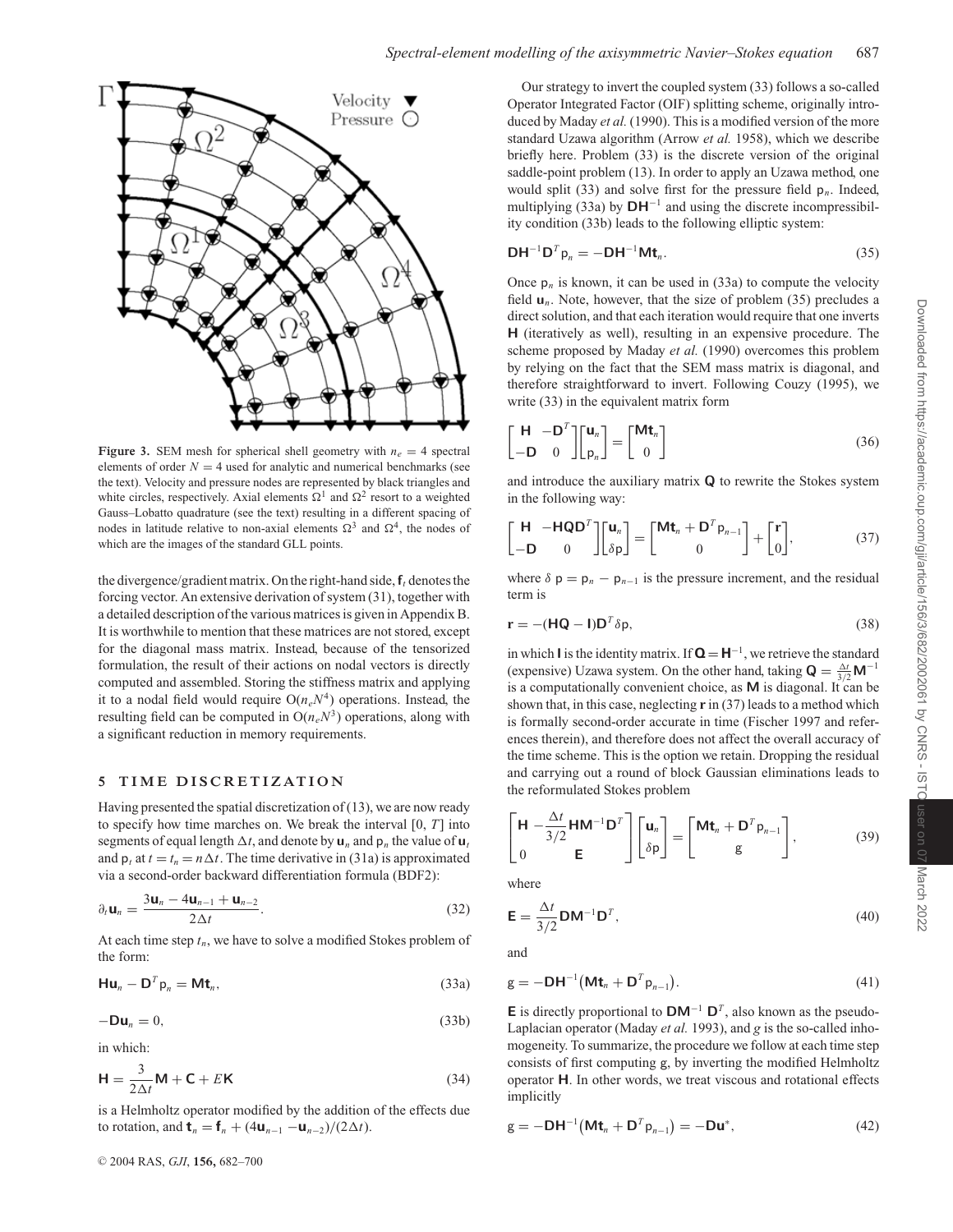where **u**<sup>∗</sup> can be interpreted as a first guess for the velocity. **H**, which is not symmetric, is inverted iteratively, using a preconditioned stabilized biconjugate gradient algorithm (Van Der Vorst 1992). The preconditioner is of the element-by-element kind (Wathen 1989), and proves to be efficient enough, as **H** is diagonally dominant. The pressure increment  $\delta$   $p = p_n - p_{n-1}$  that enforces the incompressibility constraint is then calculated by inverting **E**

$$
\delta p = E^{-1}g.
$$
\n(43)

As **E** is symmetric (see eq. 40), eq. (43) is solved iteratively by means of a preconditioned conjugate gradient algorithm. The final velocity **u***<sup>n</sup>* follows from

$$
\mathbf{u}_n = \frac{\Delta t}{3/2} \mathbf{M}^{-1} \mathbf{D}^T \delta \mathbf{p} + \mathbf{u}^*.
$$
 (44)

This splitting approach is similar to classical splitting techniques, such as the fractional time step method originally devised by Chorin (1968). It differs nevertheless, in that the splitting is effected in the discrete form of the equations. Unlike a fractional step method, no additional pressure boundary conditions are thus prescribed, and no temporal error is introduced. We should note that inconsistent pressure boundary conditions tend to create so-called *divergence boundary layers*, located near the domain boundary ∂Ω (Blair Perot 1993; Tomboulides 1993, and references therein). As rotating fluids embedded in a container with rigid boundaries tend to generate sharp boundary layers that can in turn influence the bulk flow (Greenspan 1990), we would rather avoid to generate inconsistent boundary layers. Our strategy permits this, albeit at a somewhat larger cost than standard splitting schemes. Indeed, as pointed out by Maday *et al.* (1993), the pseudo-Laplacian involved in (43) has a much worse condition than the standard Laplacian that follows from a fractional step approach. It is therefore more difficult to invert iteratively. This problem can, however, be alleviated using an additive overlapping Schwarz preconditioner, which we describe in Appendix C.

Also, note that the examples that follow correspond to linear problems. The implicit technique described above being unconditionally stable, there is no stability constraint on the time step size this is precisely why one tries to treat as many terms as possible in an implicit fashion. In a non-linear situation, however, the explicit treatment of the non-linear terms (following for instance an Adams– Bashforth formula) controls the maximum value of the time step that one can choose. The reader is referred to the book by Deville *et al.* (2002), chapters 3 and 6, for an extensive treatment of this issue in the spectral-element framework.

# **6 SEM VERSUS ANALYTIC SOLUTIONS: STEADY AND UNSTEADY STOKES PROBLEMS**

We verify the accuracy of our implementation of the SEM by comparing it to a set of analytical solutions in a spherical shell configuration: the outer  $(r_0)$  and inner  $(r_i)$  radii are chosen such that  $r_i/r_0$  is equal to 1/3. The basic idea behind our analytical tests is to define a simple reference divergence-free velocity, and to compute the body force that ensures conservation of momentum. In other words, we solve the forward problem, where a known velocity field is used to analytically compute the forcing of the right-hand side, and we then use this forcing as an input to our SEM code, in order to retrieve the velocity field numerically.

#### **6.1 Steady stokes problem**

In a first series of tests, we disregard inertia and the effects of rotation to consider a steady Stokes problem. The goal of this test is twofold: first, we wish to verify that the proper spaces are used to discretize velocity and pressure in our implementation of the  $P<sub>N</sub>$  $- P<sub>N-2</sub>$  approach, that is, we wish to confirm that the SEM velocity is indeed divergence-free. Second, we also wish to retrieve the classical spectral convergence properties of spectral methods.

The steady Stokes problem reads:

$$
\Delta \mathbf{u} - \nabla p + b\hat{\mathbf{r}} = \mathbf{0} \quad \text{in } \Omega, \tag{45a}
$$

$$
\nabla \cdot \mathbf{u} = 0 \quad \text{in } \Omega,\tag{45b}
$$

$$
\mathbf{u} = \mathbf{0} \quad \text{on } \partial \Omega. \tag{45c}
$$

Note that  $\hat{\bf{r}}$  is the unit vector in the radial direction and that the prescribed forcing  $b\hat{\mathbf{r}}$  we seek in eq. (45a) is purely radial (it could be interpreted as an imposed buoyancy force). To define the analytical reference solution  $\mathbf{u}_a$ , we start by making the standard poloidal– toroidal decomposition of the velocity (e.g. appendix B of Dahlen & Tromp 1998):

$$
\mathbf{u}_a = \nabla \times (E^s \hat{\mathbf{r}}) + \nabla \times \nabla \times (F^s \hat{\mathbf{r}}), \tag{46}
$$

where  $E^s$  and  $F^s$  are the toroidal and poloidal fields, respectively, and where the superscript 's' stands for 'steady'. Using this expansion, we automatically satisfy eq. (45b) with our reference velocity solution. Each field is then sought in terms of zonal spherical harmonics

$$
\{E^s, F^s, b, p\} = \sum_{l} \{E_l^s, F_l^s, b_l, p_l\}(r) L_l(\cos \theta), \tag{47}
$$

in which  $L_l$  is the Legendre polynomial of degree *l*. As the problem of interest is linear, we can consider one harmonic at a time. The radial components of the first and second curls of (45a) reduce to

$$
E_l^s = 0,\t\t(48)
$$

$$
\left[\frac{d^2}{dr^2} - \frac{l(l+1)}{r^2}\right]^2 F_l^s = b_l.
$$
\n(49)

By seeking a purely radial forcing, the toroidal field is identically zero. As far as the poloidal field is concerned, since (49) is a fourthorder equation, we need four boundary conditions, two each at *r*<sup>i</sup> and  $r_0$ . The no-slip boundary conditions imply that

$$
F_l^s = \frac{d}{dr} F_l^s = 0 \quad \text{at } r = r_i, r_o.
$$
 (50)

The procedure for our test is then as follows:

(1) choose an expression for  $F_l^s$  that matches the boundary conditions (50);

- (2) solve eq. (49) analytically for the appropriate forcing  $b_i$ ;
- (3) use this forcing as an input for the SEM code;

(4) solve the Stokes problem using the SEM, starting from a zero initial guess for velocity and pressure;

(5) quantify the accuracy of the numerical solution  $\mathbf{u}_h$  with respect to the analytical solution **u***a*.

The Stokes problem is solved here with a standard Uzawa algorithm (Arrow *et al.* 1958), and the mesh we use is represented in Fig. 3. It consists of  $n_e = 4$  spectral elements. Note that we also vary the polynomial order *N* from 4 to 12 in our test, and that Fig. 3 corresponds to the coarsest mesh with  $N = 4$ . Depending on the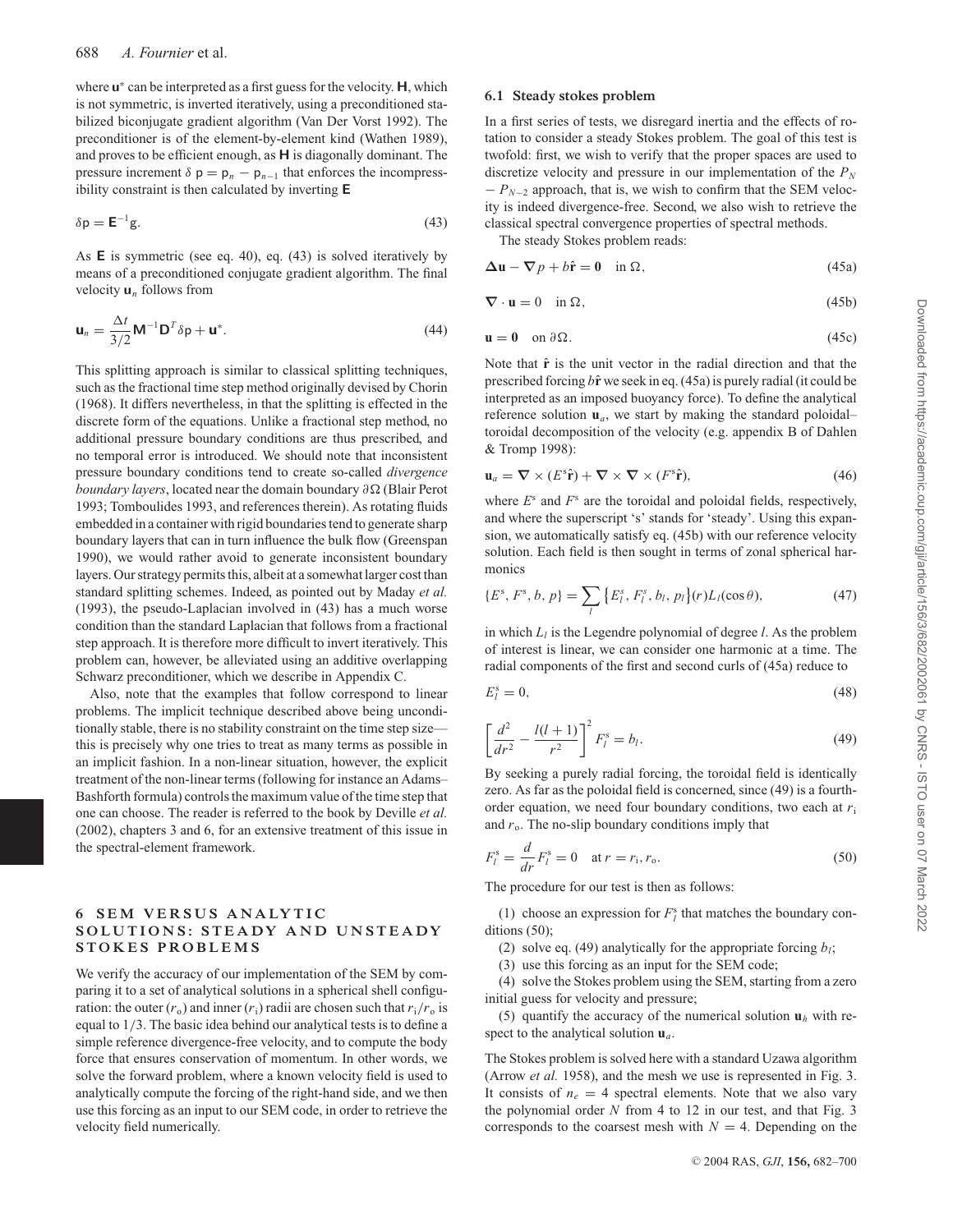

**Figure 4.** Left, log-log plot of relative error (in an  $L_1^2$  sense) for the steady Stokes problem (see the text) as function of polynomial order *N* for harmonic degrees  $l = 1$ , 3 and 5 (top to bottom). Note spectral convergence as *N* increases. Right, SEM solution  $\mathbf{u}_h$  for the same harmonic degrees obtained using  $N =$ 11. The analytic reference solution is not shown here, at it is indistinguishable from the SEM solution.

spherical harmonic degree *l* of the input velocity field, we either enforce a zero vertical velocity (when *l* is even), or a zero radial velocity (when *l* is odd) at the equator. Results for the  $l = 1, 3, 5$ harmonics are displayed in Fig. 4. In each case the relative error

$$
\|\mathbf{e}\| = \left[\frac{\int_{\Omega} (\mathbf{u}_h - \mathbf{u}_a)^2 \, d\Omega}{\int_{\Omega} \mathbf{u}_a^2 \, d\Omega}\right]^{1/2} \tag{51}
$$

is very small (below one per cent for all cases with  $N > 5$ ). Moreover, it decreases exponentially with the polynomial order *N*. It therefore exhibits the expected spectral convergence properties of classical spectral methods. Indeed, when we increase the polynomial order *N*, we find that the accuracy of the numerical solution is only limited by the regularity of the solution sought. This behaviour validates our implementation of the  $P_N - P_{N-2}$  method, and furthermore confirms that no spurious pressure modes are present that would prevent the velocity from being divergence-free. Meeting this *sine qua non* requirement enables us to turn our attention to time-dependent problems.

#### **6.2 Unsteady Stokes problem**

We now assess the temporal error of the time-marching scheme. The procedure is identical to the one we followed in the previous subsection, save that we introduce temporal variations. In other words, over the time interval [0, *T*] we now consider an unsteady Stokes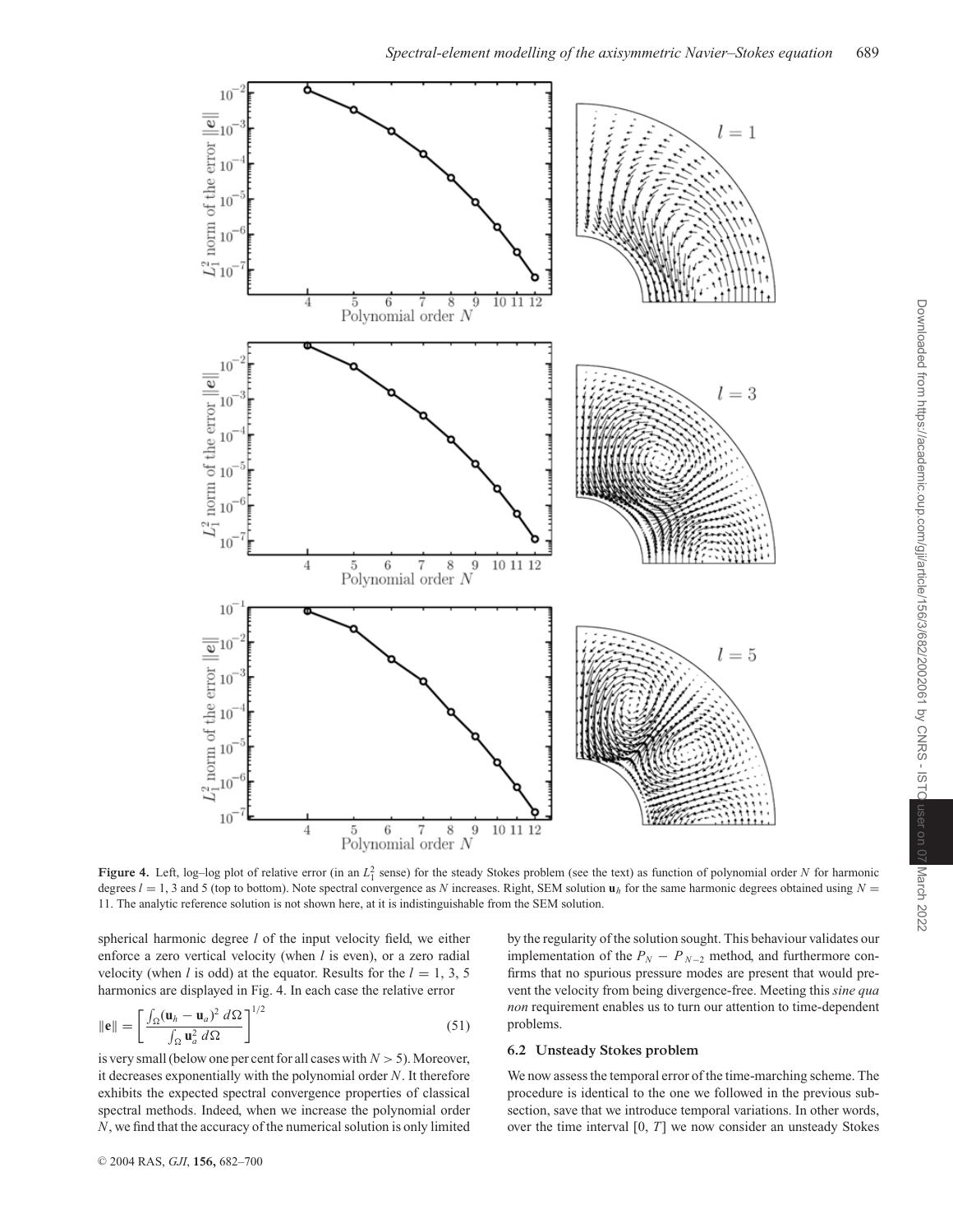

**Figure 5.** Top, SEM mesh (left) with  $n_e = 4$  spectral elements of order  $N =$ 11 used for the unsteady Stokes problem (see the text) together with snapshot (right) of harmonic degree 1 velocity field. Bottom, log–log variation of relative error  $\|\mathbf{e}\|(T)$  versus time step size for five different values of  $\Delta t$ (white circles). The black fit line corresponds to an exponent of 1.94, which is close to the expected theoretical value (2) for a second-order accurate time-scheme.

problem of the form:

$$
\Delta \mathbf{u} - \nabla p + b\hat{\mathbf{r}} = \partial_t \mathbf{u} \quad \text{in } \Omega \quad \forall t \in [0, T]
$$
 (52a)

$$
\nabla \cdot \mathbf{u} = 0 \quad \text{in } \Omega \quad \forall t \in [0, T] \tag{52b}
$$

$$
\mathbf{u} = \mathbf{0} \quad \text{on } \partial \Omega \quad \forall t \in [0, T], \tag{52c}
$$

supplemented by the initial condition  $\mathbf{u} = \mathbf{0}$  at  $t = 0$ . In an attempt to focus our attention exclusively on temporal errors, we seek to ensure that spatial errors are negligible in this benchmark. To this end, we consider zonal harmonic  $l = 1$  and choose a mesh of  $n_e =$ 4 elements having a rather high polynomial order of  $N = 11$  (see Fig. 5, top left). We recall that this fine mesh resulted in a spatial error of 3.2 × 10<sup>-7</sup> in our earlier steady benchmark case (Fig. 4, top left). The negligible spatial error guarantees that our solution will be dominated by temporal error due to the time-marching scheme. The reference velocity field **u***a*, and the forcing to conserve momentum in eq. (52a) are determined as before. While the toroidal component of **u***<sup>a</sup>* is still zero, we define its unsteady poloidal component as:

$$
F_l^u(r,t) = \sin(2\pi t/\tau) F_l^s(r),\tag{53}
$$

meaning that we let the steady-state solution from the previous subsection oscillate with some arbitrary period  $\tau$ . The time-dependent force field consistent with this velocity can be used again as an input to the SEM code. After a time *T* larger than  $\tau$ , we evaluate the normalized error

$$
\|\mathbf{e}\|(T) = \left\{ \frac{\int_{\Omega} [\mathbf{u}_h(\mathbf{x}, T) - \mathbf{u}_a(\mathbf{x}, T)]^2 \, d\Omega}{\int_{\Omega} \mathbf{u}_a^2(\mathbf{x}, T) \, d\Omega} \right\}^{1/2}.
$$
 (54)

We repeat this procedure for various values of the time step  $\Delta t$ , and display the results in the bottom curve of Fig. 5. The error level (always above  $10^{-5}$ ) is dominated by temporal error, as expected. The largest  $\Delta t$  has a value equal to  $\tau/(10\pi)$ , while smaller  $\Delta t$ s follow a geometrical sequence of common ratio 1/2. The error level is proportional to the time step size with a power close enough to the expected value (1.94 versus 2) to confirm that neglecting the residual term in eq. (37) does not affect the overall order 2 accuracy of the time-scheme.

# **7 SEM VERSUS EXISTING NUMERICAL SOLUTIONS: THE PROUDMAN – STEWARTSON PROBLEM**

### **7.1 Description**

We conclude our presentation of the SEM by applying it to a simple flow problem more relevant to geophysical situations. As shown in Fig. 6(a), we consider a reference frame rotating at a constant rate *ω*, where flow is induced inside a spherical shell by the super rotation of the inner sphere. We assume that the effects of rotation dominate the viscous effects, which corresponds to  $E \ll 1$  in eq. (1a). When the super rotation is small enough, the solution is steady and axisymmetric (Proudman 1956). Moreover, away from viscous boundary layers, the velocity must obey the Taylor–Proudman theorem, i.e. it must be invariant along the axis of rotation

$$
\partial_z \mathbf{u} = \mathbf{0}.\tag{55}
$$

The Taylor–Proudman theorem leads to different flow regimes inside and outside of an imaginary cylinder  $C$ , that circumscribes the inner sphere and is aligned parallel to the axis of rotation. This cylinder, commonly referred to as the *tangent cylinder*, is represented by a dotted line in Fig.  $6(a)$ . Outside of C a fluid particle is insensitive to the super rotation of the inner sphere. It therefore stays at rest with respect to the background rotation  $\omega$ . Inside of  $\mathcal{C}$ , however, a fluid particle senses the super rotation of the inner sphere, and is entrained in its direction. The background rotation induces via the Coriolis force a meridional circulation that is controlled by pumping and suction inside the viscous Ekman boundary layers located at the inner and the outer shell boundaries (see Fig. 6a). The circulation is completed alongside of  $C$ , where a viscous shear layer (referred to as the *Stewartson layer*) accommodates the angular velocity jump between regions inside and outside C.

This classic kinematic flow problem in its asymptotic form was originally proposed by Proudman (1956). It was developed later by Stewarston (1957, 1966), who derived the exact structure of the shear layers alongside of C. Since then it has been treated numerically by several groups (Hollerbach 1994; Dormy *et al.* 1998). In fact, though simple in essence, this so-called 'Proudman–Stewartson problem' exhibits the essential features of flows dominated by rotation. Its linear character, moreover, makes it an ideal test case to verify the numerical accuracy of our method, leaving aside complications that inevitably appear when one introduces non-linear effects. The Proudman–Stewartson problem is also quite challenging numerically, as one must resolve the narrow Ekman and Stewartson layers that characterize the circulation when  $E \ll 1$ .

To summarize, we want to study numerically the following set of equations:

$$
\partial_t \mathbf{u} + 2\hat{\mathbf{z}} \times \mathbf{u} = -\nabla p + E\Delta \mathbf{u} \text{ in } \Omega \tag{56a}
$$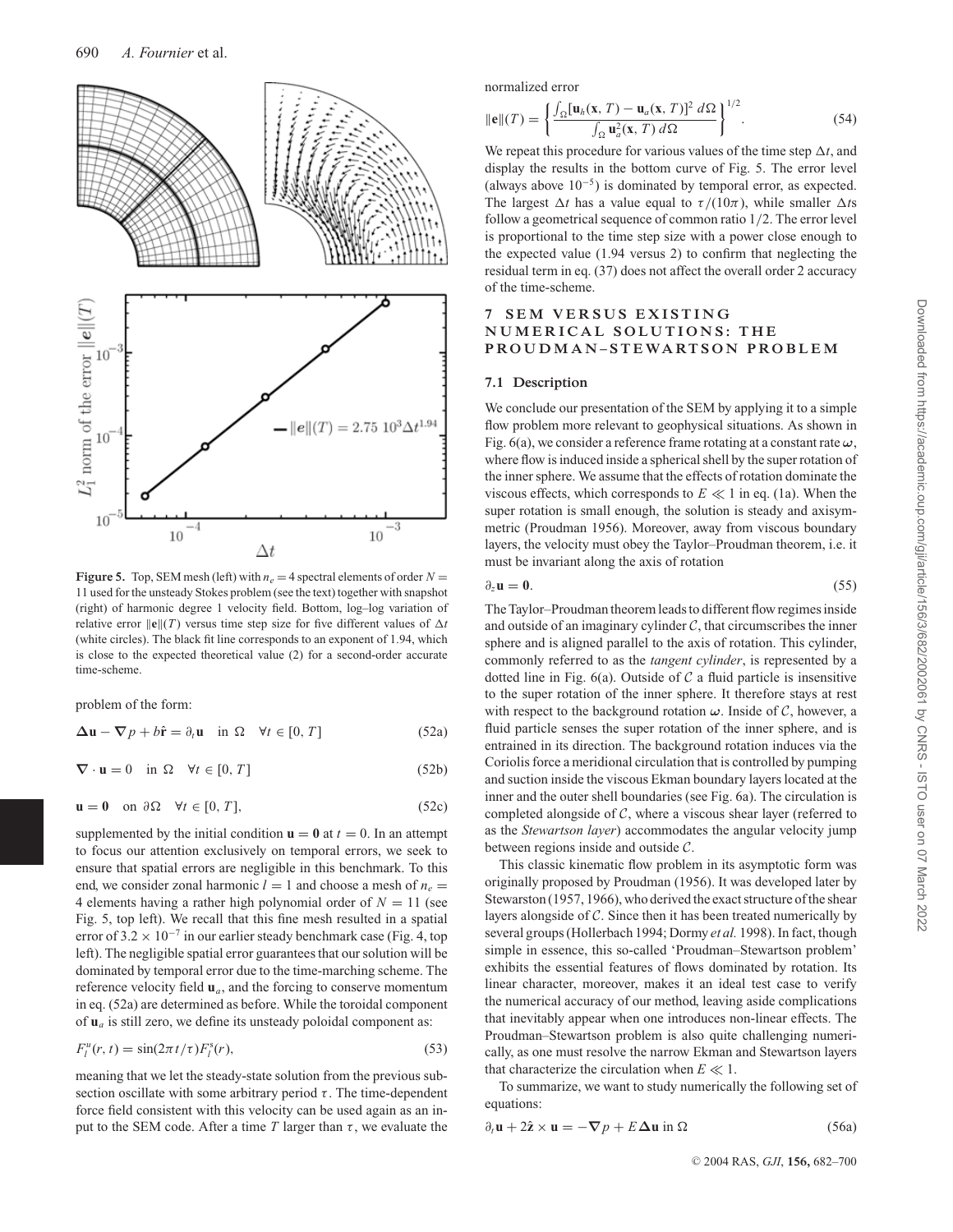Table 1. Summary of the Proudman–Stewartson problem results. Relative difference  $\|\mathbf{d}\|$  of SEM and spectral solution of Hollerbach (1994) for Ekman numbers 10<sup>−</sup>2, 10<sup>−</sup><sup>3</sup> and 10<sup>−</sup>4. *ne* is the number of elements, *N* the polynomial order. Memory requirement is proportional to number of Gauss–Lobatto Legendre points (*N*nodes), while computational cost scales approximately with  $n_eN^3$ . Note that  $\|\mathbf{d}\|$  is in all cases well below the one per mil level.

| E         | $n_e$ | Ν | $N_{\text{nodes}}$ | $n_eN^3$ | $\  \mathbf{d} \ $ |
|-----------|-------|---|--------------------|----------|--------------------|
| $10^{-2}$ |       |   | 529                | 5324     | 0.000 002          |
| $10^{-3}$ |       |   | 1156               | 10648    | 0.000 167          |
| $10^{-4}$ | 140   |   | 9153               | 71680    | 0.000 119          |

$$
\nabla \cdot \mathbf{u} = 0 \text{ in } \Omega \tag{56b}
$$

 $\mathbf{u}(\mathbf{x}, t) = s\hat{\phi}$  at  $r = r_i$  (56c)

$$
\mathbf{u}(\mathbf{x}, t) = \mathbf{0} \text{ at } r = r_0 \tag{56d}
$$

$$
\mathbf{u}(\mathbf{x},0) = \mathbf{0} \text{ in } \Omega,\tag{56e}
$$

for values of the Ekman number ranging from  $E = 10^{-2}$  to  $10^{-4}$ .

# **7.2 Reference numerical solution**

First, we describe the reference numerical solution together with the changes in the physics of the solution, as we go from a slowly rotating system to a system rotating more rapidly. Our numerical reference solution is the spectral solution published by Hollerbach (1994). It is displayed in Fig. 6 for three values of  $E$ ,  $10^{-2}$  (Fig. 6b),  $10^{-3}$ (Fig. 6c) and 10<sup>−</sup><sup>4</sup> (Fig. 6d). Hollerbach (1994) computed solutions

to the steady problem, by solving system (56) withdrawing the timederivative in eq. (56a). His spectral method satisfies the solenoidal constraint exactly, as the meridional circulation is described in terms of a stream function, and in his approach the field variables are expanded by means of Chebyshev and Legendre polynomials in the radial and angular direction, respectively. His published results include solutions for an Ekman number as low as 10<sup>−</sup>5. These results were subsequently confirmed by Dormy *et al.*(1998), who solved the Stewartson problem for *E* as small as  $2.37 \times 10^{-8}$ , using Legendre polynomials in the angular direction together with a finite difference scheme in radius.

Looking at Fig. 6(b), i.e. at the stream function and angular velocity of the flow at  $E = 10^{-2}$ , we note that the solution is still essentially viscous and smooth. When  $E$  is decreased by an order of magnitude (Fig. 6c), Ekman layers form in the vicinity of the shell boundaries. Away from these Ekman layers angular velocity contours and meridional circulation tend to align themselves with the axis of rotation, although the Taylor–Proudman theorem is not fully satisfied as viscous effects are still noticeable. When we decrease *E*



Figure 6. (a) Sketch (left) of the flow in the Proudman–Stewartson problem (see the text), in a rapidly rotating spherical shell. The flow is induced by a slight super rotation  $\Delta\omega$  of the inner sphere. Motion is generated inside the tangent cylinder *C* only, as the fluid located outside *C* is insensitive to the super rotation by virtue of the Taylor–Proudman theorem. Meridional circulation inside *C* is controlled by Ekman pumping/suction occurring at both boundaries, and is completed alongside *C*. A shear layer is created along *C* to accommodate the shear between the two regions. Numerical solutions (right) to the Proudman–Stewartson flow problem, computed by Hollerbach (1994), for  $E = 10^{-2}$ , 10<sup>-3</sup> and 10<sup>-4</sup> (b, c, d, top to bottom). On the left contour plots of the meridional stream function are shown, while the right shows contour plots of the angular velocity. Note the transition from a smooth, essentially viscous solution (b) to a solution dominated by rotation (d).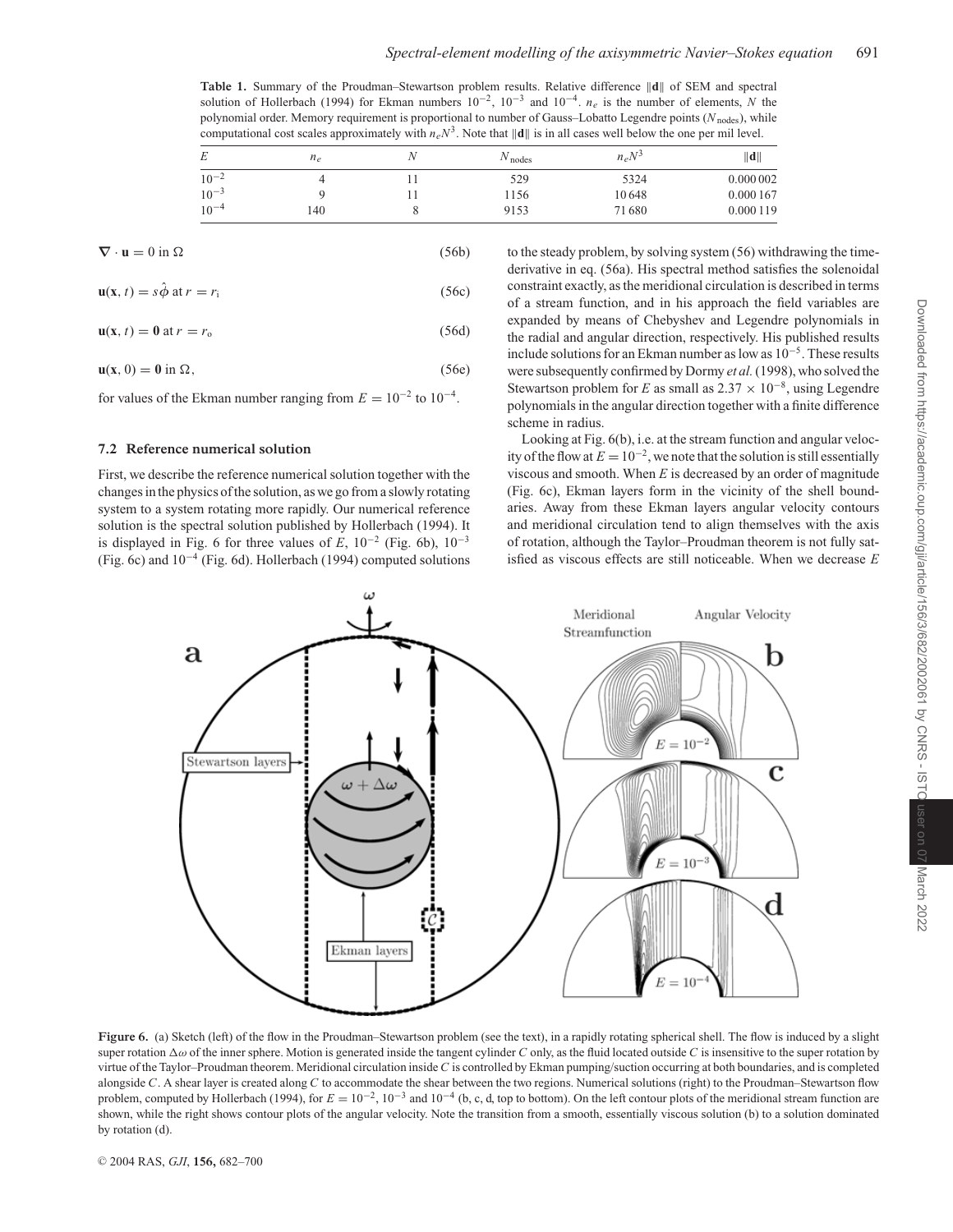

**Figure 7.** SEM solutions to the Proudman–Stewartson problem (see the text) for *E* = 10<sup>−</sup>2, 10<sup>−</sup>3, and 10<sup>−</sup><sup>4</sup> (top to bottom). From left to right, computational mesh with number of elements ( $n_e$ ) and polynomial order (*N*); velocity map of meridional circulation ( $u_s$ ,  $u_z$ ); and contour plot of angular velocity  $u_\phi/s$ , with contour intervals of 1/15. From top to bottom,  $100|u_s|_{\text{max}} = 4.67, 5.02, 6.13$  and  $100|u_z|_{\text{max}} = 6.05, 7.60, 7.92$ . Note that the relative difference  $||\mathbf{d}||$  of SEM versus Hollerbach (indicated at centre of the shell) is well below one per mil in all cases.

further to a value of  $E = 10^{-4}$ , the Ekman layers sharpen significantly and the Stewartson shear layer starts to develop (Fig. 6d, right). For this value of the Ekman number *E*, the circulation inside the tangent cylinder follows the Taylor–Proudman theorem quite well (Fig. 6d, left). This last case is the most challenging numerically.

#### **7.3 SEM solution to the Stewartson problem**

We now turn our attention to the SEM solution of the Stewartson problem for the same three Ekman numbers considered before. Our

time-dependent calculations start with a fluid initially at rest. We then time step our code until the flow settles to steady-state, and compare this steady-state solution  $\mathbf{u}_h$  to the solutions obtained by Hollerbach. To compute the relative difference between the two numerical solutions:

$$
\|\mathbf{d}\| = \left[\frac{\int_{\Omega} (\mathbf{u}_h - \mathbf{u}_s)^2 \, d\Omega}{\int_{\Omega} \mathbf{u}_s^2 \, d\Omega}\right]^{1/2},\tag{57}
$$

we project the purely spectral solution on the spectral-element grid, and consider agreement between the two numerical approaches as acceptable at levels better than  $\|\mathbf{d}\| < 10^{-3}$ .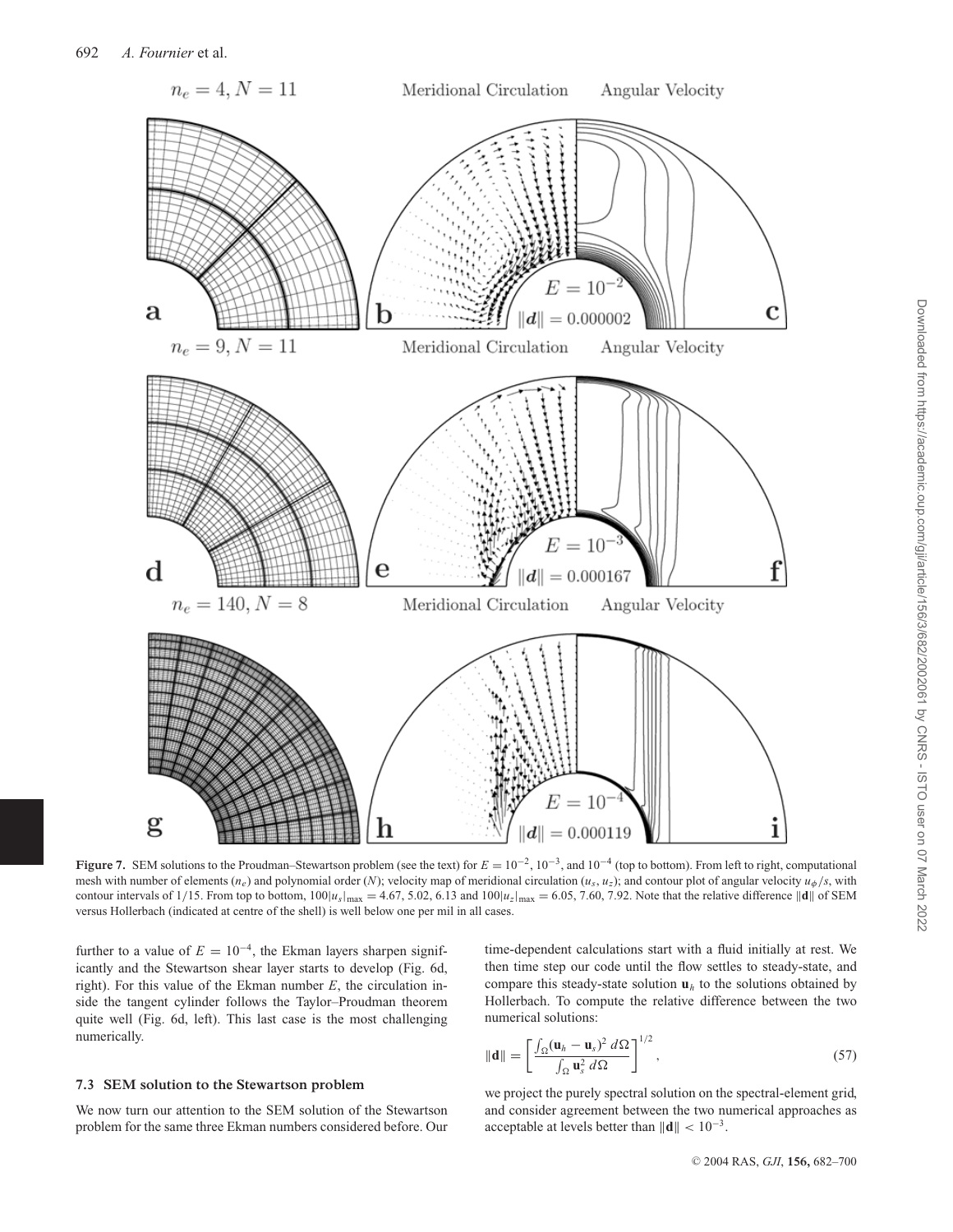

Figure 8. Relative difference  $\|\mathbf{d}\|$  of SEM versus Hollerbach(1994) spectral solution to Proudman–Stewartson problem (see the text) for  $E = 10^{-3}$ as function of polynomial order *N* for computational mesh with and without grid-refinement, as indicated by inlet-figures. The mesh with uniform resolution consists of  $n_e = 4$  spectral elements, while the non-uniform mesh includes  $n_e = 16$  elements, concentrated in Ekman layers at both shell boundaries. The  $n_e = 16$  mesh (bottom curve) shows lower overall difference, as expected, due to its larger number of elements. Note, however, that this mesh is characterized by spectral convergence up to the highest polynomial order  $(N = 12)$  employed, while the uniform resolution mesh (top curve) shows a flattening of the convergence, indicating that mesh-refinement is well suited to describe the Ekman layers and results in an overall faster convergence rate.

The SEM results (angular velocity and meridional circulation) for  $E = 10^{-2}$ ,  $10^{-3}$  and  $10^{-4}$  are displayed on the right-hand side of Fig. 7 and summarized in Table 1. Recall that unlike Hollerbach (1994), we do not describe the meridional circulation by means of a stream-function in our method, and that we solve instead directly for the primitive variables  $(u_s, u_z)$ . We also show on the left-hand side of Fig. 7 the computational mesh used to obtain the solution.

For the large Ekman number case ( $E = 10^{-2}$ , Figs 7a–c) four spectral elements are needed to retrieve the solution. Setting the polynomial order to 11 leads by virtue of the spectral convergence properties of the SEM (see Section 6.1) to excellent agreement with Hollerbach's solution, as the relative difference between the two methods for this smooth solution is  $\|\mathbf{d}\| = 0.000002$ . For the medium and low Ekman number cases ( $E = 10^{-3}$  and  $10^{-4}$ , Figs 7d–i), we reproduce Hollerbach's solution with our required level of accuracy ( $\|\mathbf{d}\| < 10^{-3}$ ) at the expense of an increased numerical resolution (see Table 1). In the latter case, we use 140 elements of polynomial order 8 (see Fig. 7g). These elements are gently squeezed toward the boundaries of the shell. If one were to squeeze them further, the contrast in aspect ratio between neighbouring elements and the resulting anisotropy in the computational mesh would lead to a deterioration of condition in the algebraic system (39) and thus to a larger computational cost. We do not consider smaller Ekman number solutions here, because their computational requirements (integration time and computer memory) would be prohibitive for single processor runs using standard personal computers. However, we are currently parallelizing our code to enable computations at lower Ekman numbers.

#### **7.4 Adaptivity and enhanced convergence**

We complete our study of the SEM by examining its potential for grid-refinement. Indeed, the local character of the SEM allows for a non-uniform paving of the domain. We made use of this property in our study of the Stewartson problem by radially squeezing spectral elements in the vicinity of the Ekman boundary layers. More generally, the adaptivity of grid-based methods, such as the SEM, is well suited to capture strong gradients by providing increased numerical solution in regions containing fine-scale structures.

To illustrate this property in a quantitative way, we consider the solution of the Stewartson problem at  $E = 10^{-3}$  obtained with two different meshes (portrayed in Fig. 8) for a number of polynomial orders *N*. As we have seen before, the value of *E* in this intermediate case is small enough to permit the development of strong Ekman layers. We want to quantify how well we succeed in describing these localized features of the Proudman–Stewartson solution by using either an almost uniform mesh of  $n_e = 4$  elements, or a non-uniform mesh having  $n_e = 16$  spectral elements where the exterior elements are squeezed by a factor of three relative to interior elements. We expect, for the same polynomial order *N*, that our mesh with local grid-refinement should yield better results than our mesh of almost uniform grid resolution due to its larger number of elements. However, more importantly, we also expect that our ability to adapt the mesh geometry to conform to the inherent flow structure, with narrow Ekman layers concentrated near the shell boundaries, should furthermore lead to a faster convergence rate when we increase the polynomial order. This behaviour is indeed confirmed by the two curves in Fig. 8 showing the accuracy of our solution as a function of the polynomial order *N*. The top curve (for the uniform mesh) tends to flatten as we increase the polynomial order above 10, while the bottom curve (for the non-uniform mesh) does not show any sign of flattening.

## **8 DISCUSSION**

In this paper we have presented the application of the spectralelement method to model axisymmetric flows in a rapidly rotating reference frame. Spatial discretization relies on breaking the physical domain into a collection of *ne* non-overlapping elements, and using a local tensorized basis of polynomials of high order *N*. The temporal discretization is achieved by means of a second-order accurate backward differentiation scheme for the time-derivative, and we follow an operator integrated factor (OIF) approach to treat the resulting modified Stokes problem at each time step. Our use of the OIF strategy is motivated by the fact that the mass matrix arising from the spatial discretization is diagonal. Our implementation of the OIF, relative to a standard implementation of the OIF (Maday *et al.* 1990) where only viscous effects are treated, is modified such as to account for the effects of the Coriolis force. Hence both viscous and Coriolis effects are treated fully implicitly in our approach. The computation of the pressure increment is accomplished using an efficient additive overlapping Schwarz preconditioner.

We have validated our implementation of the method by comparing it to analytical and published spectral reference solutions of axisymmetric laminar flows in a spherical shell. Our steady-state analytical benchmark solutions demonstrate that no spurious pressure mode exists due to the discretization of the pressure using a lower polynomial order (*N* − 2) relative to the polynomial order (*N*) that is used for the velocity. The  $P_N - P_{N-2}$  approach for velocity and pressure therefore guarantees the solenoidal character of the velocity field. These results furthermore served to demonstrate the spectral convergence properties of the SEM. The unsteady analytic benchmark solution allowed us finally to verify that the relatively unusual time discretization strategy adopted here is second-order accurate.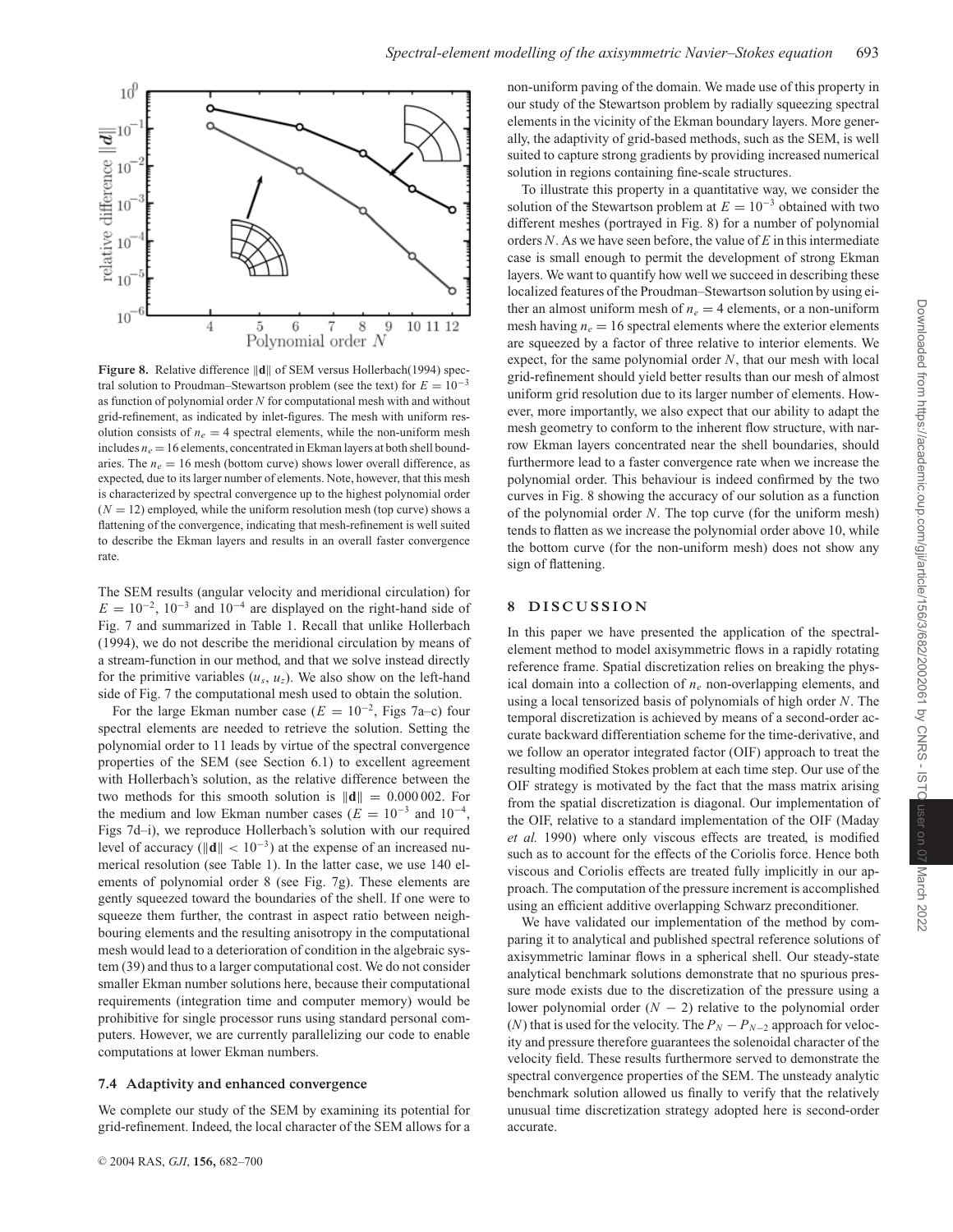

**Figure 9.** 3-D spherical mesh for mixed Fourier–spectral-element approach (see the text). The mesh consists of 32 spectral elements in the meridional plane together with 32 equally spaced points in longitude. The spatial domain decomposition (indicated by grey-scale) for parallel processing is illustrated for 16 processors handling two spectral elements each.

We have used published spectral solutions to the kinematic Proudman–Stewartson problem (Hollerbach 1994) at Ekman numbers of 10<sup>−</sup>2, 10<sup>−</sup><sup>3</sup> and 10<sup>−</sup><sup>4</sup> to assess the efficacy of the SEM in a rapidly rotating context. These solutions, which exhibit some of the essential features of flows dominated by rotation, confirm consistency between the two different numerical techniques at levels of better than one per mil. In fact, our calculations for the Stewartson problem demonstrate for all practical purpose that the SEM solutions are identical to the solution published by Hollerbach. This close correspondence between SEM and spectral solution shows that our inclusion into the SEM of the effects of a dominant Coriolis force, a relatively novel extension to standard applications of the SEM, does not affect the overall accuracy of the method.

We have shown that the local character of the SEM is well suited for a non-uniform paving of the computational domain, i.e. for gridrefinement in regions of the flow characterized by strong local gradients such as Ekman boundary layers at the core–mantle boundary (CMB) and the inner-core boundary (ICB). In fact, exploiting meshrefinement in the resolution of the Proudman–Stewartson problem leads to a substantial improvement in the convergence properties of the method. Given the high numerical accuracy of the SEM, its local and hence inherently parallel character, as well as its adaptivity, these early results are encouraging in the long-term prospect of building a parallel spectral-element based model of the geodynamo.

The extension of the present kernel to 3-D problems can be achieved through a mixed Fourier–spectral-element approach (Bernardi *et al.* 1999), where the longitudinal dependence of the variables is expanded into Fourier series. The approach, effectively, breaks the 3-D problem into a set of meridional problems quite similar to those presented in this paper. The special treatment of spectral elements adjacent to the axis of rotation we introduced is well suited for this technique. Moreover, the Schwarz preconditioner we use here to compute the pressure increment at each time

step lends itself naturally to computationally demanding problems in 3-D applications.

The local character of the SEM allows for a straightforward spatial domain decomposition in the meridional plane using active message-passing to communicate among subdomains, i.e. for interprocessor communication. The strategy is illustrated in Fig. 9, where we show an example of a 3-D mesh, grey-scale coded for parallelization among processors. This approach should allow us, in the future, to take advantage of the gain in computational speed on modern parallel computers.

Our method should carry over to the implementation of the magnetic component of the geodynamo problem. For example, imposing the divergence-free constraint on the magnetic field **B** can be accomplished using the same approach we used to enforce the divergencefree constraint on the velocity field **u**. Likewise, accounting for the effects of the inner core (Hollerbach & Jones 1993) can be accomplished by extending our computational domain beyond the ICB radially inwards to include the solid inner core. The main complexity related to the magnetic induction equation lies in imposing the magnetic boundary conditions at the CMB, where the magnetic field has to be connected to an exterior potential field. This matching condition translates to an elegant analytic boundary condition in the context of spherical harmonics (Glatzmaier 1984). It is, however, less amenable to a local method, and it is yet to find out how this matching is to be accomplished. An alternative to this matching has been presented by Chan *et al.* (2001), who meshed the external space up to a few core radii and used approximate magnetic boundary conditions on the outer surface of the computational domain. We are currently investigating different strategies regarding the implementation of the induction equation and we hope to benefit, in a non-linear context, from the weak numerical dispersion of the SEM.

#### **ACKNOWLEDGMENTS**

AF thanks E. Chaljub for his insightful comments over the course of this work (along with a careful reading of an earlier version of the manuscript), G. Glatzmaier for his comments on an earlier version of the manuscript, E. Dormy and Y. Maday for fruitful discussions, and M. Azaïez for inviting him to the EUROMECH-ERCOFTAC colloquium 'Spectral Methods and Time Stepping Schemes For Incompressible Flows in Complex Geometries' held in Toulouse in 2001 October.

Plots and analyses were made using the following freely available software: the generic mapping tools (Wessel & Smith 1991), gnuplot (www.gnuplot.info/), xmgrace (http://plasma-gate.weizmann. ac.il/Grace/) and the pstricks package (www.tug.org/applications/ PSTricks/).

This work was supported by NSF grant EAR-01-13050.

#### **REFERENCES**

- Arrow, K., Hurwicz, L. & Uzawa, H., 1958. *Studies in Nonlinear Programming,* Stanford University Press, Stanford.
- Bernardi, C. & Maday, Y., 1988. A collocation method over staggered grids for the Stokes problem, *Int. J. Num. Meth. Fluids,* **8**, 537–557.
- Bernardi, C. & Maday, Y., 1992. *Approximations Spectrales de Problèmes aux Limites Elliptiques,*, *Mathematiques & Applications, ´* **Vol. 10**, Springer-Verlag, Paris.
- Bernardi, C., Dauge, M. & Maday, Y., 1999. *Spectral Methods for Axisymmetric Domains,*, *Series in Applied Mathematics*, **Vol. 3**, Gauthier-Villars, Paris, numerical algorithms and tests due to Mejdi Azaïez.
- Blair Perot, J., 1993. An analysis of the fractional step method, *J. Comput. Phys.,* **108**, 51–58.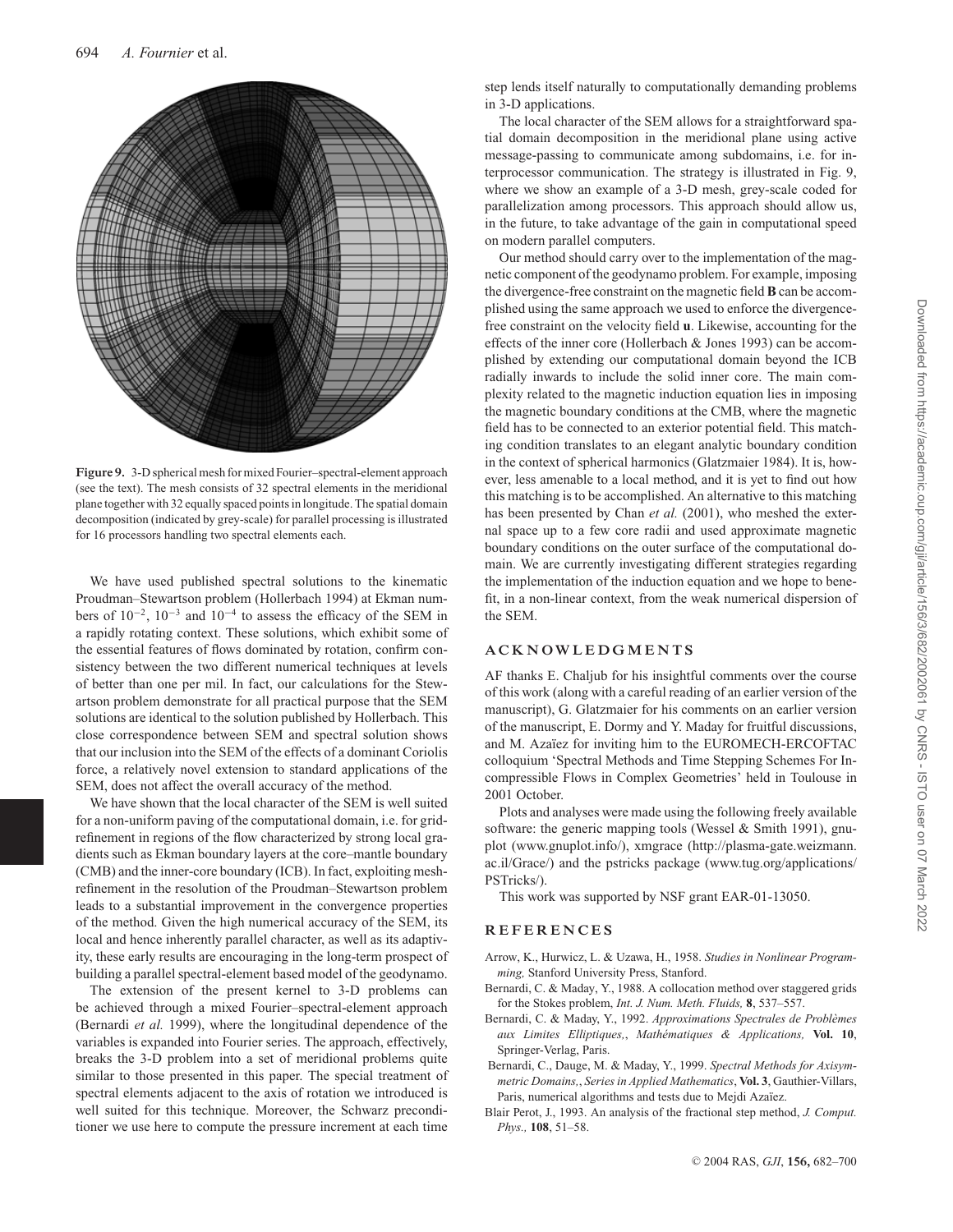- Bloxham, J., 1998. Dynamics of angular momentum of the Earth's core, *Annu. Rev. Earth Planet. Sci.,* **26**, 501–517.
- Bloxham, J., 2000a. The effect of thermal core–mantle interactions on the palaeomagnetic secular variation, *Phil. Trans. R. Soc. Lond.* A*,* **358**, 1171– 1179.
- Bloxham, J., 2000b. Sensitivity of the geomagnetic axial dipole to thermal core–mantle interactions, *Nature,* **405**, 63–65.
- Bunge, H.P. & Baumgardner, J.R., 1995. Mantle convection modeling on parallel virtual machines, *Comp. Phys.,* **9**, 207–215.
- Bunge, H.-P. & Dalton, M., 2001. Building a high-performance linux cluster for large-scale geophysical modeling, in *Linux Clusters: the HPC Revolution, NCSA Conf. Proc*.
- Busse, F., 2000. Homogeneous dynamos in planetary cores and in the laboratory, *Annu. Rev. Fluid. Mech.,* **32**, 383–408.
- Capdeville, Y., Chaljub, E., Vilotte, J.-P. & Montagner, J.-P., 2002. Coupling the spectral element method with a modal solution for elastic wave propagation in global Earth models, *Geophys. J. Int.* **152**, 34–67.
- Chaljub, E., Capdeville, Y. & Vilotte, J.-P., 2003. Solving elastodynamics in a fluid–solid heterogeneous sphere: a parallel spectral element approximation on non-conforming grids, *J. Comput. Phys.,* **152**, 457–491.
- Chan, K.H., Zhang, K., Zou, J. & Schubert, G., 2001. A non-linear, 3-D spherical  $\alpha^2$  dynamo using a finite element method, *Phys. Earth planet. Inter.*, **128**, 35–50.
- Chorin, A.J., 1968. Numerical solution of the Navier–Stokes equations, *Math. Comput.,* **22**, 745–762.
- Christensen, U., Olson, P. & Glatzmaier, G.A., 1999. Numerical modeling of the geodynamo: a systematic parameter study, *Geophys. J. Int.,* **138**, 393–409.
- Couzy, W., 1995. Spectral element discretization of the unsteady Navier– Stokes equations and its iterative solution on parallel computers, *PhD thesis,* École Polytechnique Fédérale de Lausanne.
- Dahlen, F.A. & Tromp, J., 1998. *Theoretical Global Seismology,* Princeton University Press, Princeton.
- Deville, M.O., Fischer, P.F. & Mund, E.H., 2002. *High-Order Methods for Incompressible Fluid Flow, Cambridge Monographs on Applied and Computational Mathematics,* **Vol. 9**, Cambridge University Press, Cambridge.
- de Wijs, G.A., Kress, G., Vocado, L., Dobson, D., Alfè, D., Gillan, M.J. & Price, G.D., 1998. The viscosity of liquid iron at the physical conditions of the Earth's core, *Nature,* **392**, 805–807.
- Dormy, E., Cardin, P. & Jault, D., 1998. MHD flow in a slightly differentially rotating spherical shell, with conducting inner core, in a dipolar magnetic field, *Earth planet. Sci. Lett.*, **160**, 15–30.
- Dormy, E., Valet, J.-P. & Courtillot, V., 2000. Numerical models of the geodynamo and observational constraints, *Geochem. Geophys. Geosyst.,* **1**(62).
- Fischer, P.F., 1997. An overlapping Schwarz method for spectral element solution of the incompressible Navier–Stokes equations, *J. Comput. Phys.,* **133**, 84–101.
- Fischer, P.F., Miller, N. & Tufo, H., 2000. An overlapping Schwarz method for spectral element simulation of three-dimensional incompressible flows, in *Parallel Solution of Partial Differential Equations,* pp. 159–181, eds Bjørstad, P. & Luskin, M., Springer-Verlag, Berlin.
- Gerritsma, M. & Phillips, T., 2000. Spectral element methods for axisymmetric Stokes problems, *J. Comput. Phys.,* **164**, 81–103.
- Giraldo, F.X., 2001. A spectral element shallow water model on spherical geodesic grids, *Int. J. Num. Meth. Fluids,* **35**, 869–901.
- Glatzmaier, G.A., 1984. Numerical simulations of stellar convective dynamos I. The model and method, *J. Comput. Phys.,* **55**, 461–484.
- Glatzmaier, G.A. & Roberts, P.H., 1995. A three-dimensional self-consistent computer simulation of a geomagnetic reversal, *Nature,* **377**, 203– 209.
- Glatzmaier, G.A. & Roberts, P.H., 1996a. An anelastic evolutionary geodynamo simulation driven by compositional and thermal convection,*Physica D,* **97**, 81–94.
- Glatzmaier, G.A. & Roberts, P.H., 1996b. Rotation and magnetism of Earth's inner core, *Science,* **274**, 1887–1891.
- Greenspan, H.P., 1990. *The Theory of Rotating Fluids,* 2nd edn, Breukelen Press, Brookline.
- <sup>C</sup> 2004 RAS, *GJI*, **156,** 682–700
- Grote, E., Busse, F.H. & Tilgner, A., 2000. Effects of hyperdiffusivities on dynamo simulations, *Geophys. Res. Lett.*, **27**, 2001–2004.
- Gubbins, D. & Roberts, P.H., 1987. Magnetohydrodynamics of the Earth's core, in *Geomagnetism,* **Vol. 2**, ed Jacobs, J.A., Academic Press, London.
- Hollerbach, R., 1994. Magnetohydrodynamic Ekman and Stewartson layers in a rotating spherical shell, *Proc. R. Soc. Lond., A,* **444**, 333–346.
- Hollerbach, R., 2000. A spectral solution of the magneto-convection equations in spherical geometry, *Int. J. Num. Meth. Fluids,* **32**, 773– 797.
- Hollerbach, R. & Jones, C., 1993. Influence of the Earth's inner core on geomagnetic fluctuations and reversals, *Nature,* **365**, 541–543.
- Hughes, T.J.R., 1987. *The Finite Element Method: Linear Static and Dynamic Finite Element Analysis,* Prentice-Hall, Englewood Cliffs.
- Komatitsch, D. & Tromp, J., 1999. Introduction to the spectral element method for three-dimensional seismic wave propagation, *Geophys. J. Int.,* **139**, 806–822.
- Komatitsch, D. & Vilotte, J.-P., 1998. The spectral element method: an effective tool to simulate the seismic response of 2D and 3D geological structures, *Bull. seism. Soc. Am.*, **88**, 368–392.
- Kuang, W. & Bloxham, J., 1997. An Earth-like numerical dynamo model, *Nature,* **389**, 371–374.
- Kuang, W. & Bloxham, J., 1999. Numerical modeling of magnetohydrodynamic convection in a rapidly rotating spherical shell: weak and strong field dynamo action, *J. Comput. Phys.,* **51**, 51–81.
- Larmor, J., 1919. Possible rotational origin of magnetic fields of Sun and Earth, *Elec. Rev.,* **85**, 412.
- Levin, J.G., Iskandarani, M. & Haidvogel, D.B., 2000. A nonconforming spectral element ocean model, *Int. J. Num. Meth. Fluids,* **34**, 495– 525.
- Maday, Y. & Patera, A.T., 1989. Spectral element methods for the incompressible Navier–Stokes equations, *State-of-the-Art Surveys on Computational Mechanics*, pp. 71–143, ASME.
- Maday, Y., Patera, A.T. & Rønquist, E.M., 1990. An operator-integrationfactor splitting method for time-dependent problems: applications to incompressible fluid flow, *J. Sci. Comp.,* **5**, 263–292.
- Maday, Y., Meiron, D., Patera, A.T. & Rønquist, E.M., 1993. Analysis of iterative methods for the steady and unsteady Stokes problem: application to spectral element discretizations, *SIAM J. Sci. Comput.,* **14**, 310–337.
- Patera, A.T., 1984. A spectral element method for fluid dynamics: laminar flow in a channel expansion, *J. Comput. Phys.,* **54**, 468–488.
- Poirier, J.-P., 1988. Transport properties of liquid metals and viscosity of the Earth's core, *Geophys. J. R. astr. Soc.*, **92**, 99–105.
- Proudman, I., 1956. The almost-rigid rotation of viscous fluid between concentric spheres, *J. Fluid. Mech.,* **1**, 505–516.
- Reddy, J.N., 1993. *An Introduction to the Finite Element Method, Engineering Mechanics* McGraw-Hill, New York.
- Roberts, P.H., 1978. Magnetoconvection in a rapidly rotating fluid, in *Rotating Fluid in Geophysics,* pp. 421–435, eds Roberts, P.H. & Soward, A.M., Academic, New York.
- Smith, B., Bjørstad, P. & Gropp, W., 1996. *Domain Decomposition,* Cambridge University Press, Cambridge.
- St. Pierre, M.G., 1993. The strong field branch of the Childress–Soward dynamo, in *Solar and Planetary Dynamos,* pp. 295–302, eds Proctor, M.R.E., Matthews, P.C. & Rucklidge, A.M., Cambridge University Press, Cambridge.
- Stewartson, K., 1957. On almost rigid rotations, *J. Fluid. Mech.,* **3**, 299–303.
- Stewartson, K., 1966. On almost rigid rotations part II, *J. Fluid. Mech.,* **26**, 131–144.
- Taylor, M., Tribbia, J. & Iskandarani, M., 1997. The spectral element method for the shallow water equations on the sphere, *J. Comput. Phys.,* **130**, 92– 108.
- Tilgner, A., 1999. Spectral methods for the simulation of incompressible flows in spherical shells, *Int. J. Num. Meth. Fluids,* **30**, 713–724.
- Tomboulides, A.G., 1993. Direct and large-eddy simulation of wake flows: flow past a sphere, *PhD thesis,* Princeton University.
- Van Der Vorst, H., 1992. BI-CGSTAB: a fast and smoothly converging variant of BI-CG for the solution of nonsymmetric linear systems, *SIAM J. Sci. Statis. Comput.,* **13**, 631–644.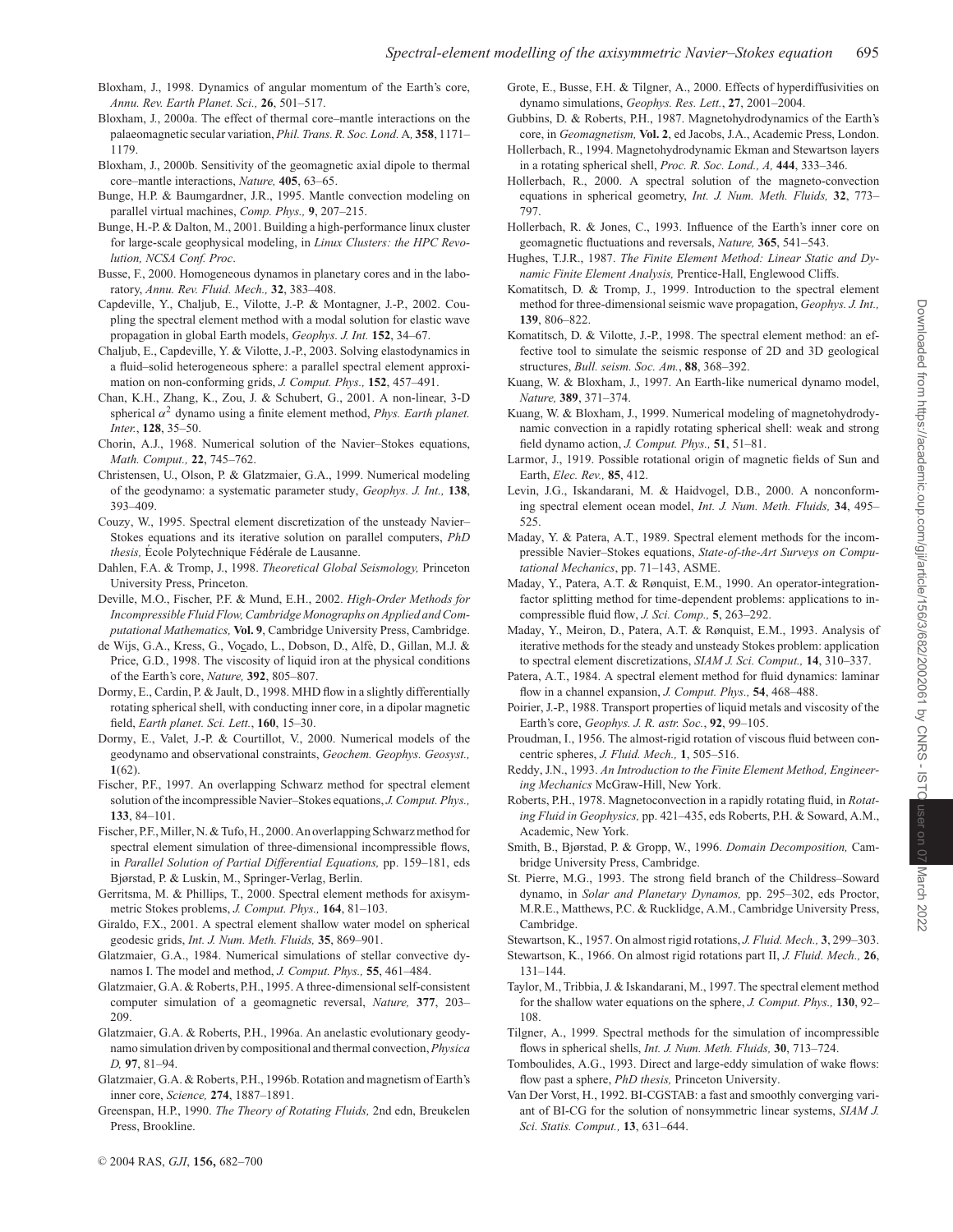## 696 *A. Fournier* et al.

Wathen, A.J., 1989. An analysis of some element-by-element techniques, *Comp. Meth. Appl. Mech. Eng.,* **74**, 271–287.

Wessel, P. & Smith, W., 1991. Free software helps map and display data, *Trans. Am. Geophys. Union,* **72**, 441–445.

Zhang, K. & Gubbins, D., 2000. Scale disparities and magnetohydrodynamics in the Earth's core, *Phil. Trans. R. Soc. Lond.* A, **358**, 899–920. Zhang, K. & Jones, C.A., 1997. The effect of hyperviscosity on geodynamo models, *Geophys. Res. Lett.*, **24**, 2869–2872.

# **APPENDIX A: QUADRATURE FORMULAE AND POLYNOMIAL INTERPOLATION**

#### **A1** Orthogonal polynomials in  $L^2(\Lambda)$

Let us denote the Legendre polynomials of order *N* with  $L_N$ . The Legendre polynomials are orthogonal in  $L^2(\Lambda)$ , that is

$$
\forall (N_1, N_2), \quad \int_{\Lambda} L_{N_1}(\xi) L_{N_2}(\xi) d\xi = \begin{cases} 0 \text{ if } N_1 \neq N_2 \\ 1/(N_1 + 1/2) \text{ if } N_1 = N_2 \end{cases} \tag{A1}
$$

They satisfy the conditions  $L_N(1) = 1$  and  $L_N(-1) = (-1)^N$ . Each  $L_N$  satisfies the following differential equation:

$$
\left[ (1 - \xi^2) L'_N \right]' + N(N + 1) L_N = 0. \tag{A2}
$$

Legendre polynomials are computed by means of the induction formula

$$
\begin{cases} L_0(\xi) = 1 \text{ and } L_1(\xi) = \xi, \\ (N+1)L_{N+1}(\xi) = (2N+1)\xi L_N(\xi) - NL_{N-1}(\xi), \quad N > 1. \end{cases}
$$
\n(A3)

#### **A2 Standard Gauss–Lobatto Legendre formula**

We recall here the main properties of the standard Gauss–Lobatto Legendre formula. Let us set  $\xi_0^N = -1$  and  $\xi_N^N = 1$ . Then there exists a unique set of *N* − 1 nodes  $\xi_i^N$ ,  $1 \le i \le N - 1$  in  $\Lambda$  and of *N* + 1 weights  $\rho_i^N$ ,  $0 \le i \le N$ , such that the following exactness property holds

$$
\forall \Phi \in P_{2N-1}(\Lambda), \quad \int_{-1}^{1} \Phi(\xi) \, d\xi = \sum_{i=0}^{N} \rho_i^N \Phi(\xi_i^N). \tag{A4}
$$

The  $\xi_i$ ,  $1 \le i \le N - 1$  are the zeros of  $L'_N$  and the  $\rho_i^N$  can be expressed as follows

$$
\rho_i^N = \frac{2}{N(N+1)L_N^2(\xi_i^N)}, \qquad 0 \le i \le N. \tag{A5}
$$

A basis for  $P_N$  is made of the Lagrangian interpolants  $h_i^N$ ,  $0 \le i \le N$  given by

$$
h_0^N(\xi) = (-1)^{N-1} \frac{(1-\xi)L'_N(\xi)}{N(N+1)},
$$
\n(A6)

$$
h_i^N(\xi) = \frac{1}{N(N+1)L_N(\xi_i^N)} \frac{(1-\xi^2)L'_N(\xi)}{\xi_i^N - \xi}, \quad 1 \le i \le N-1,
$$
\n(A7)

$$
h_N^N(\xi) = \frac{(1+\xi)L'_N(\xi)}{N(N+1)}.
$$
\n(A8)

The derivatives of these interpolants, which appear for instance in the divergence and the Laplacian bilinear forms can be estimated using eq. (A2). We can also derive the pressure basis functions as the set of Lagrangian interpolants  $h_i^{N-2}$  defined by the interior Gauss–Lobatto points  $\xi_i^N$ ,  $1 \le i \le N - 1$ 

$$
h_i^{N-2}(\xi) = \frac{1 - \xi_i^{N^2}}{N(N+1)L_N(\xi_i^N)} \frac{L'_N(\xi)}{\xi_i^N - \xi}, \quad 1 \le i \le N-1.
$$
 (A9)

# **A3** Orthogonal polynomials in  $L_1^2(\Lambda)$

The weighted quadrature we use is based upon a class of polynomials  $M_N$  defined by

$$
M_N(\xi) = \frac{L_N(\xi) + L_{N+1}(\xi)}{1 + \xi}, \quad N \ge 0.
$$
\n(A10)

They are orthogonal in  $L_1^2(\Lambda)$ , that is with the weighted measure  $(1 + \xi) d\xi$ 

$$
\forall (N_1, N_2), \quad \int_{\Lambda} M_{N_1}(\xi) M_{N_2}(\xi) (1 + \xi) \, d\xi = \begin{cases} 0 & \text{if } N_1 \neq N_2 \\ 2/(N_1 + 1) & \text{if } N_1 = N_2 \end{cases} \tag{A11}
$$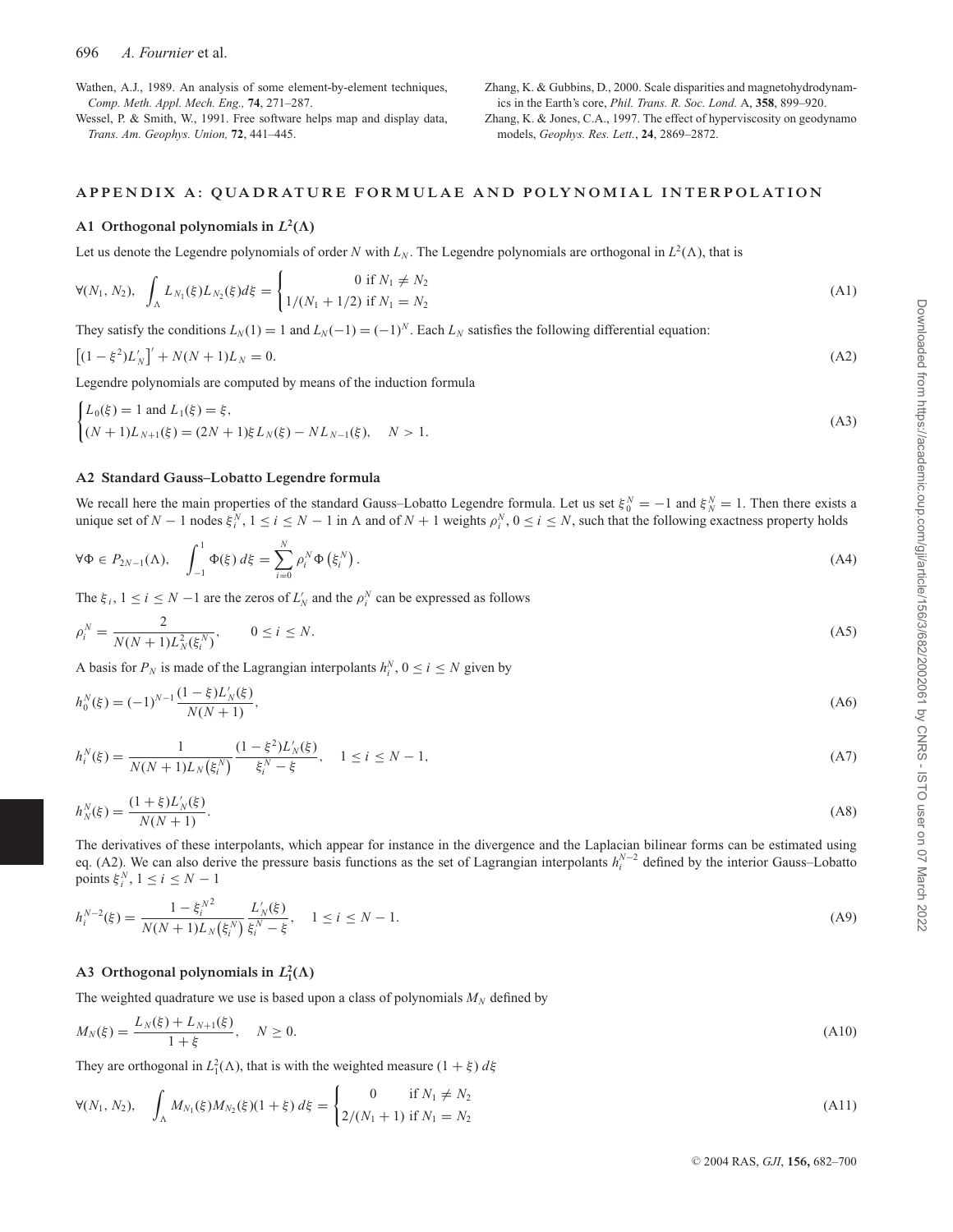Each  $M_N$  satisfies  $M_N(1) = 1$  and the differential equation

$$
[(1+\xi)^2(1-\xi)M'_N]' + N(N+2)(1+\xi)M_N = 0.
$$
\n(A12)

The induction formula on the  $M_N$  is

$$
\begin{cases}\nM_0(\xi) = 1 \text{ and } M_1(\xi) = \frac{1}{2}(3\xi - 1), \\
\frac{N+2}{2N+3}M_{N+1}(\xi) = \left(\xi - \frac{1}{(2N+1)(2N+3)}\right)M_N(\xi) - \frac{N}{2N+1}M_{N-1}(\xi), \quad N > 1.\n\end{cases} \tag{A13}
$$

#### **A4 Weighted Gauss–Lobatto Legendre (WGLL) formula**

We can now define a weighted quadrature formula of the Gauss–Lobatto kind. Let us set  $\zeta_0^N = -1$  and  $\zeta_N^N = 1$ . Then there exists a unique set of  $N-1$  nodes  $\zeta_i^N$ ,  $1 \le i \le N-1$  in  $\Lambda$  and of  $N+1$  weights  $\sigma_i^N$ ,  $0 \le i \le N$ , such that the following exactness property holds

$$
\forall \Phi \in P_{2N-1}(\Lambda), \quad \int_{\Lambda} \Phi(\xi)(1+\xi) d\xi = \sum_{i=0}^{N} \sigma_i^N \Phi(\zeta_i^N). \tag{A14}
$$

The  $\zeta_i^N$ ,  $1 \le i \le N - 1$  are the zeros of  $M'_N$  and the  $\sigma_i$  can be expressed as follows

$$
\sigma_0^N = \frac{8}{N(N+2)M_N^2(-1)}, \quad \text{and} \quad (A15)
$$

$$
\sigma_i^N = \frac{4}{N(N+2)M_N^2(\zeta_i^N)}, \quad 1 \le i \le N. \tag{A16}
$$

Again, under these circumstances, we can set as a basis for  $P_N(\Lambda)$  the Lagrangian interpolants  $l_i^N$ ,  $0 \le i \le N$ 

$$
I_0^N(\xi) = \frac{(\xi - 1)M_N'(\xi)}{2M_N'(-1) + N(N + 2)M_N(-1)},
$$
\n(A17)

$$
l_i^N(\xi) = \frac{1}{N(N+2)M_N(\xi_i^N)} \frac{(1-\xi^2)M'_N(\xi)}{\xi_i^N - \xi}, \quad 1 \le i \le N-1,
$$
\n(A18)

$$
l_N^N(\xi) = \frac{(1+\xi)M_N'(\xi)}{N(N+2)}.\tag{A19}
$$

The pressure basis functions  $l_i^{N-2}$ ,  $1 \le i \le N-1$  are the Lagrangian interpolants on the interior nodes

$$
l_i^{N-2}(\xi) = \frac{1 - {\zeta_i}^{N^2}}{N(N+2)M_N(\zeta_i^N)} \frac{M'_N(\xi)}{\zeta_i^N - \xi}, \quad 1 \le i \le N-1.
$$
\n(A20)

# **APPENDIX B: DERIVATION OF THE ALGEBRAIC SYSTEM**

Here we explain in detail how the algebraic system (31) resulting from the spatial discretization by spectral elements is derived. Let us recall that the expansion of the velocity using the elemental basis functions anchored at the Gauss–Lobatto points write

$$
\mathbf{u}_{t,h}[s(\xi,\eta),z(\xi,\eta)] = \sum_{e=1}^{n_{\Gamma}} \sum_{i=0}^{N} \sum_{j=0}^{N} \left( u_{t,s}^{\text{eij}}, u_{t,\phi}^{\text{eij}}, u_{t,z}^{\text{eij}} \right) l_{i}^{N}(\xi) h_{j}^{N}(\eta) + \sum_{e=n_{\Gamma}+1}^{n_{e}} \sum_{i=0}^{N} \sum_{j=0}^{N} \left( u_{t,s}^{\text{eij}}, u_{t,\phi}^{\text{eij}}, u_{t,z}^{\text{eij}} \right) h_{i}^{N}(\xi) h_{j}^{N}(\eta). \tag{B1}
$$

The  $(u_{t,s}^{eij}, u_{t,\phi}^{eij}, u_{t,z}^{eij})$  are the nodal velocities at the collocation points in the *e*th element, and  $\Omega_{\Gamma}(\Omega_{\emptyset})$  refers to the collection of elements which are (not) adjacent to the axis  $\Gamma$ .

The triplet (*e*, *i*, *j*) corresponds to a local elemental ordering of the nodes. It is useful to define a global numbering of the velocity nodes  $num_v$ :

$$
\text{num}_{\mathbf{v}} : \{1, 2, 3\} \times \{1, \dots, n_e\} \times \{0, \dots, N\}^2 \to \{1, \dots, N_{\mathbf{v}}\}
$$
\n
$$
(\alpha, e, i, j) \mapsto \text{num}_{\mathbf{v}}(\alpha, e, i, j),
$$
\n(B2)

in which  $\alpha$  refers to a component of the velocity field and  $N_v$  is the total number of degrees of freedom for the velocity field ( $N_v = N_{v,s}$  +  $N_{v,\phi} + N_{v,z}$ ). Note that num<sub>v</sub> is a surjection as some nodes can belong to more than one element.  $N_v$  can be estimated only when the exact topology of the mesh is known.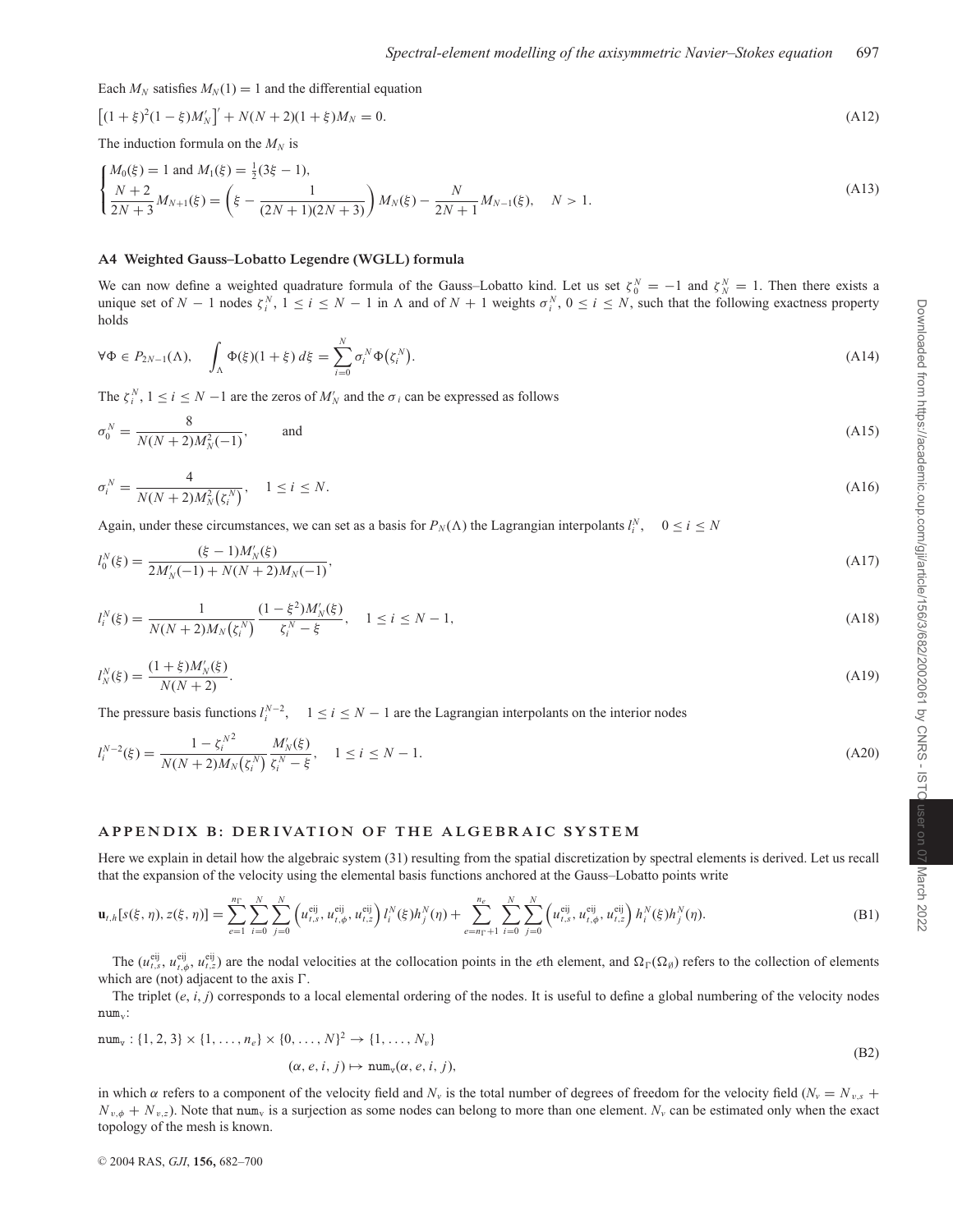#### 698 *A. Fournier* et al.

The discrete pressure is expanded according to

$$
p_{t,h}[s(\xi,\eta),z(\xi,\eta)] = \sum_{e=1}^{n_{\Gamma}}\sum_{i=1}^{N-1}\sum_{j=1}^{N-1}p_{t}^{eij}l_{i}^{N-2}(\xi)h_{j}^{N-2}(\eta) + \sum_{e=n_{\Gamma}+1}^{n_{e}}\sum_{i=1}^{N-1}\sum_{j=1}^{N-1}p_{t}^{eij}h_{i}^{N-2}(\xi)h_{j}^{N-2}(\eta),
$$
\n(B3)

and we can define equivalently a global numbering of the pressure nodes  $num_n x$ :

num<sub>p</sub> : {1, ..., n<sub>e</sub>} × {1, ..., N – 1}<sup>2</sup> → {1, ..., N<sub>p</sub>}  
(e, i, j) 
$$
\mapsto
$$
 num<sub>p</sub>(e, i, j), (B4)

As pressure is defined element-wise, num<sub>p</sub> is a bijection. The total number of pressure degrees of freedom is  $N_p = n_e(N - 1)^2$ .

Following a Galerkin procedure (Reddy 1993), the trial spaces  $X_{\diamond,h}$  and  $Y_h$  are built with the nodal shape functions associated with the velocity and pressure degrees of freedom, respectively.

Velocity trial functions  $\Psi_I$ ,  $1 \leq I \leq N_v$  can be conveniently chosen so that, when one computes the integrals involved in problem (13), one obtains a set of three scalar equations, one for each component of the original momentum eq. (1a). In other words, we set

$$
\Psi_{I} = \begin{cases}\n(\Psi_{I_{s}}, 0, 0), I_{s} = I - \Delta N_{s} & \text{if } 1 \leq I \leq N_{v,s} \\
(0, \Psi_{I_{\phi}}, 0), I_{\phi} = I - \Delta N_{\phi}, & \text{if } N_{v,s} + 1 \leq I \leq N_{v,s} + N_{v,\phi}, \\
(0, 0, \Psi_{I_{z}}), I_{z} = I - \Delta N_{z} & \text{if } N_{v,s} + N_{v,\phi} + 1 \leq I \leq N_{v},\n\end{cases}
$$
\n(B5)

where  $\Delta N_s = 0$ ,  $\Delta N_{\phi} = N_{v,s}$  and  $\Delta N_z = N_{v,s} + N_{v,\phi}$ .

For any  $\alpha \in \{1, 2, 3\}$ , the scalar function  $\Psi_{I_{\alpha}}$  is defined by its restrictions on the collection of the subdomains  $F_v(I_{\alpha})$  which contain the  $I_{\alpha}$ th nodal value for component  $\alpha$ . Let us define

$$
\forall I_{\alpha} \in \{1, ..., N_{v,\alpha}\},\
$$
  
\n
$$
\mathbf{F}_{\mathbf{v}}(I_{\alpha}) = \{e \in \{1, ..., n_e\}, \exists (i_{\alpha e}, j_{\alpha e}) \in \{0, N\}^2, \text{num}_{\mathbf{v}}(\alpha, e, i_{\alpha e}, j_{\alpha e}) = I_{\alpha} + \Delta N_{\alpha}\}.
$$
\n(B6)

The definition of the velocity trial function can now be properly written in terms of its elemental restrictions

$$
\forall e \in \mathcal{F}_{\mathbf{v}}(I_{\alpha}), \Psi_{I_{\alpha}} \mid_{\Omega_{e}} = \begin{cases} l_{ice}^{N}(f_{\beta})h_{ice}^{N}(\eta) & \text{if } \Omega_{e} \in \Omega_{\Gamma}, \\ h_{ice}^{N}(f_{\beta})h_{ice}^{N}(\eta) & \text{if } \Omega_{e} \in \Omega_{\beta}. \end{cases}
$$
(B7)

The pressure test functions are on the contrary defined element-wise. We can define similarly  $F_p(I)$  as

$$
\forall I \in \{1, \ldots, N_p\},\tag{B}
$$

$$
\mathbf{F}_{\mathbf{p}}(I) = \left\{ e \in \{1, \dots, n_e\}, \exists! (i_e, j_e) \in \{1, N - 1\}^2, \text{num}_{\mathbf{p}}(e, i_e, j_e) = I \right\}. \tag{B8}
$$

As num<sub>p</sub> is a bijection,  $F_p(I)$  is a singlet. Again, a pressure trial function  $\Phi_I$  is defined by its restriction on  $F_p(I)$ 

$$
\forall I \in \{1, ..., N_p\}, \Phi_I(\xi, \eta) = \begin{cases} I_{i_{\mathcal{F}_p}(I)}^{N-2}(5)h_{j_{\mathcal{F}_p}(I)}^{N-2}(0) & \text{if } \Omega_{\mathcal{F}_p(I)} \in \Omega_{\Gamma}, \\ h_{i_{\mathcal{F}_p}(I)}^{N-2}(5)h_{j_{\mathcal{F}_p}(I)}^{N-2}(0) & \text{if } \Omega_{\mathcal{F}_p(I)} \in \Omega_{\emptyset}. \end{cases}
$$
(B9)

Having defined both the shape and trial spaces for velocity and pressure, we can use the quadrature rules (26) and (28) to compute the integrals involved in the variational formulation (13). The semi-discrete problem then writes: at any time  $t \in [0, T]$ , find  $(\mathbf{u}_t, \mathbf{p}_t)$  solution of

$$
M\partial_t \mathbf{u}_t + \mathbf{C} \mathbf{u}_t + E \mathbf{K} \mathbf{u}_t - \mathbf{D}^T \mathbf{p}_t = \mathbf{M} \mathbf{f}_t,
$$
\n(B10a)

$$
-\mathbf{D}\mathbf{u}_t = 0. \tag{B10b}
$$

**M** is the  $N_v \times N_v$  mass matrix which can be expressed as

$$
\mathbf{M} = \begin{bmatrix} M_s & 0 & 0 \\ 0 & M_{\phi} & 0 \\ 0 & 0 & M_{z} \end{bmatrix},
$$
 (B11)

where, for each component, the  $N_{v,\alpha} \times N_{v,\alpha}$  mass matrix  $M_{\alpha}$  is defined as

$$
[M_{\alpha}]_{I_{\alpha},I_{\alpha}} = (\Psi_{I_{\alpha}}, \Psi_{J_{\alpha}})_1, \quad (I_{\alpha}, J_{\alpha}) \in \{1, \dots, N_{\nu,\alpha}\}^2.
$$
\n(B12)

As the basis functions are defined by the Lagrange interpolants upon the quadrature points, the mass matrix has the remarkable property of being diagonal.

$$
[\mathbf{M}_{\alpha}]_{I_{\alpha},I_{\alpha}} = \delta_{I_{\alpha},I_{\alpha}} \sum_{e \in \mathbf{F}_{v}(I_{\alpha})} \begin{cases} \sigma_{i_{\alpha e}} \rho_{j_{\alpha e}} \frac{s(\zeta_{i_{\alpha e}}^{N}, \xi_{j_{\alpha e}}^{N})}{1 + \zeta_{i_{\alpha e}}^{N}} |\mathcal{J}^{e}| (\zeta_{i_{\alpha e}}^{N}, \xi_{j_{\alpha e}}^{N}) \text{ if } \Omega_{e} \in \Omega_{\Gamma}, \\ s(\xi_{i_{\alpha e}}^{N}, \xi_{j_{\alpha e}}^{N}) \rho_{i_{\alpha e}} \rho_{j_{\alpha e}} |\mathcal{J}^{e}| (\xi_{i_{\alpha e}}^{N}, \xi_{j_{\alpha e}}^{N}) \text{ if } \Omega_{e} \in \Omega_{\emptyset}, \end{cases} (B13)
$$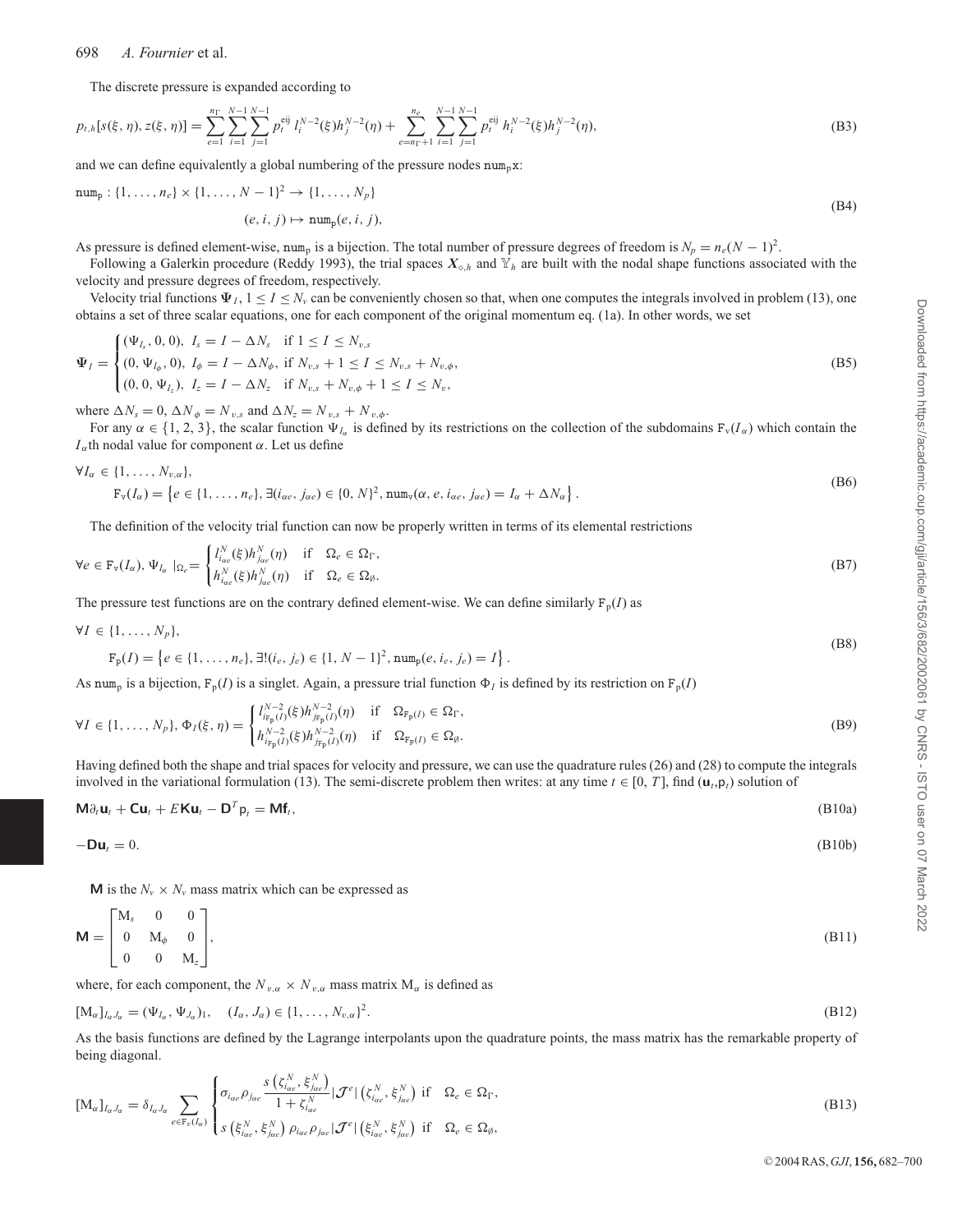where  $\delta$  is the Kronecker symbol.

**C** is the  $N_v \times N_v$  Coriolis antisymmetric matrix,

$$
\mathbf{C} = \begin{bmatrix} 0 & -2M_s & 0 \\ 2M_{\phi} & 0 & 0 \\ 0 & 0 & 0 \end{bmatrix} . \tag{B14}
$$

**K** is the  $N_v \times N_v$  stiffness matrix

$$
\mathbf{K} = \begin{bmatrix} \mathbf{K}_s + \mathbf{W}_s & 0 & 0 \\ 0 & \mathbf{K}_\phi + \mathbf{W}_\phi & 0 \\ 0 & 0 & \mathbf{K}_z \end{bmatrix},\tag{B15}
$$

in which we have used the following notation:

$$
[\mathbf{K}_{\alpha}]_{I_{\alpha}J_{\alpha}} = a_0(\Psi_{I_{\alpha}}, \Psi_{J_{\alpha}}), \quad (I_{\alpha}, J_{\alpha}) \in \{1, \dots, N_{v,\alpha}\}^2,
$$
\n(B16)

and

$$
[W_{\alpha}]_{I_{\alpha},I_{\alpha}} = \left(\frac{\Psi_{I_{\alpha}}}{s}, \frac{\Psi_{J_{\alpha}}}{s}\right)_1, \quad (I_{\alpha}, J_{\alpha}) \in \{1, \dots, N_{\nu, \alpha}\}^2.
$$
 (B17)

We are using high-order polynomials (typically  $N \ge 6$ ), and the long-range interactions between nodes makes K<sub> $\alpha$ </sub> dense. We have also introduced the  $N_v \times N_p$  rectangular gradient matrix  $\mathbf{D}^T$  given by

$$
\mathbf{D}^T = \begin{bmatrix} \mathbf{D}_s^T \\ 0 \\ \mathbf{D}_z^T \end{bmatrix} .
$$
 (B18)

The two non-zero components of this matrix are

$$
\left[D_s^T\right]_{I_sJ} = \left(\partial_s \Psi_{I_s} + \frac{\Psi_{I_s}}{s}, \Phi_J\right)_1, \quad (I_s, J) \in \{1, \dots, N_{v,s}\} \times \{1, \dots, N_p\},\tag{B19}
$$

and

$$
\left[D_z^T\right]_{I_zJ} = \left(\partial_z \Psi_{I_z}, \Phi_J\right)_1, \quad (I_z, J) \in \{1, \dots, N_{v,z}\} \times \{1, \dots, N_p\}.
$$
\n(B20)

# **APPENDIX C: A MULTILEVEL ELLIPTIC SOLVER BASED UPON AN OVERLAPPING SCHWARZ METHOD**

The pressure increment at each time step is computed by inverting

$$
\mathbf{E} = \frac{\Delta t}{3/2} \mathbf{D} \mathbf{M}^{-1} \mathbf{D}^T. \tag{C1}
$$



Figure C1. Typical iteration count for the calculation of the pressure increment  $\delta$  p in the case of the Proudman–Stewartson problem. The poor conditioning of the pseudo-Laplacian to invert leads to a very slow convergence when no preconditioner is used in the conjugate gradient algorithm (circles). The local component of the preconditioner removes efficiently the high-frequency content of the residual field (squares). Adding its coarse component removes the large-scale components of the error and leads to an extra factor of two reduction of the iteration counts (triangles).